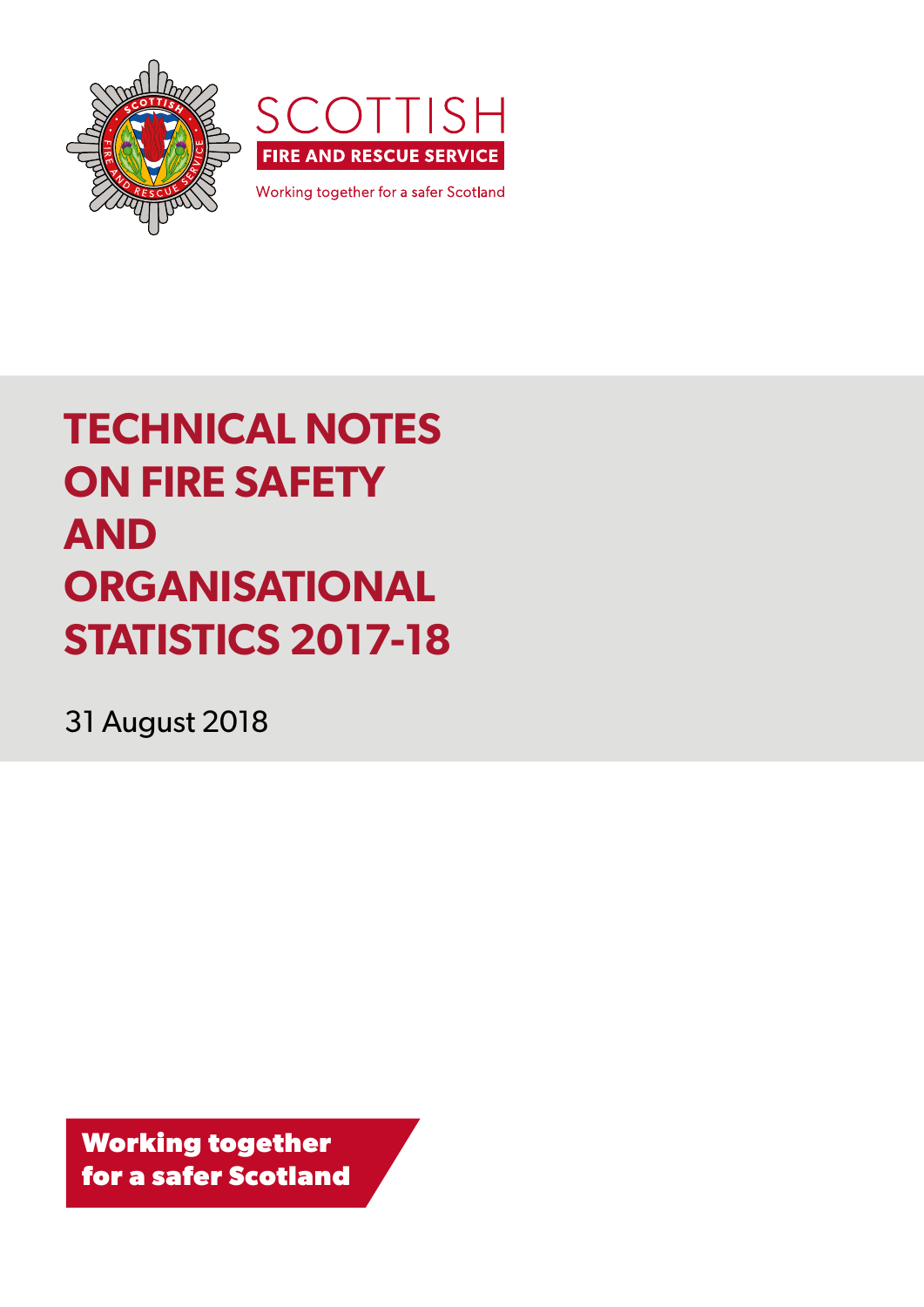# 3. Notes on statistics used in this publication

We publish our annual Fire Safety and Organisational statistics commentary in the [main bulletin](http://www.firescotland.gov.uk/about-us/fire-and-rescue-statistics.aspx) and our tables in a [downloadable](http://www.firescotland.gov.uk/about-us/fire-and-rescue-statistics.aspx)  [workbook](http://www.firescotland.gov.uk/about-us/fire-and-rescue-statistics.aspx) . These notes cover the statistics presented in both documents. Our [revisions policy](http://www.firescotland.gov.uk/about-us/fire-and-rescue-statistics.aspx) applies to all of our published statistics. Statistics for the most recent year which may be subject to change, as a result of quality assurance and other measures, are considered as provisional. We identify these with a mark against the relevant endyear totals in the downloadable workbook.

Since the formation of the Scottish Fire and Rescue Service in April 2013 significant changes have taken place to the administrative systems used to record SFRS staffing, fleet information, home fire safety visits, and fire safety activity. In general, the published statistics at Scotland level are comparable over time, but system changes undertaken since 2013-14 may give rise to some uncertainties if the data is used for long-term comparisons at localauthority level.

#### *Feedback and Consultation*

We are committed to providing relevant, useful and timely statistics and are very keen to learn more about the users of our statistics and what our statistics are used for. To this end we have implemented a feedback form on our website and we will launch a user consultation alongside the next edition of this bulletin in August 2019.

#### *Procedural Improvements*

Since our last publication we have been reviewing our procedures and modernising the process of calculating these statistics. While the methodology of generating the statistics is consistent with previous years, we have been working to automate tabulation to reduce potential errors and streamline our processes. To achieve this, we

have implemented new Extraction, Transform and Load (ETL) procedures to extract datasets from our administrative data sources and uploaded these into a database system where we independently quality assure the data, and use SQL queries to tabulate the final statistics. Our ETL processes will be further developed in the next financial year, to reduce the risk of process errors and to ensure that the statistics we publish are accurate and reliable.

Through implementing the new ETL processes some issues from previous years have been uncovered and rectified (please see our [Statistical](http://www.firescotland.gov.uk/about-us/fire-and-rescue-statistics.aspx)  [News bulletin](http://www.firescotland.gov.uk/about-us/fire-and-rescue-statistics.aspx) for details).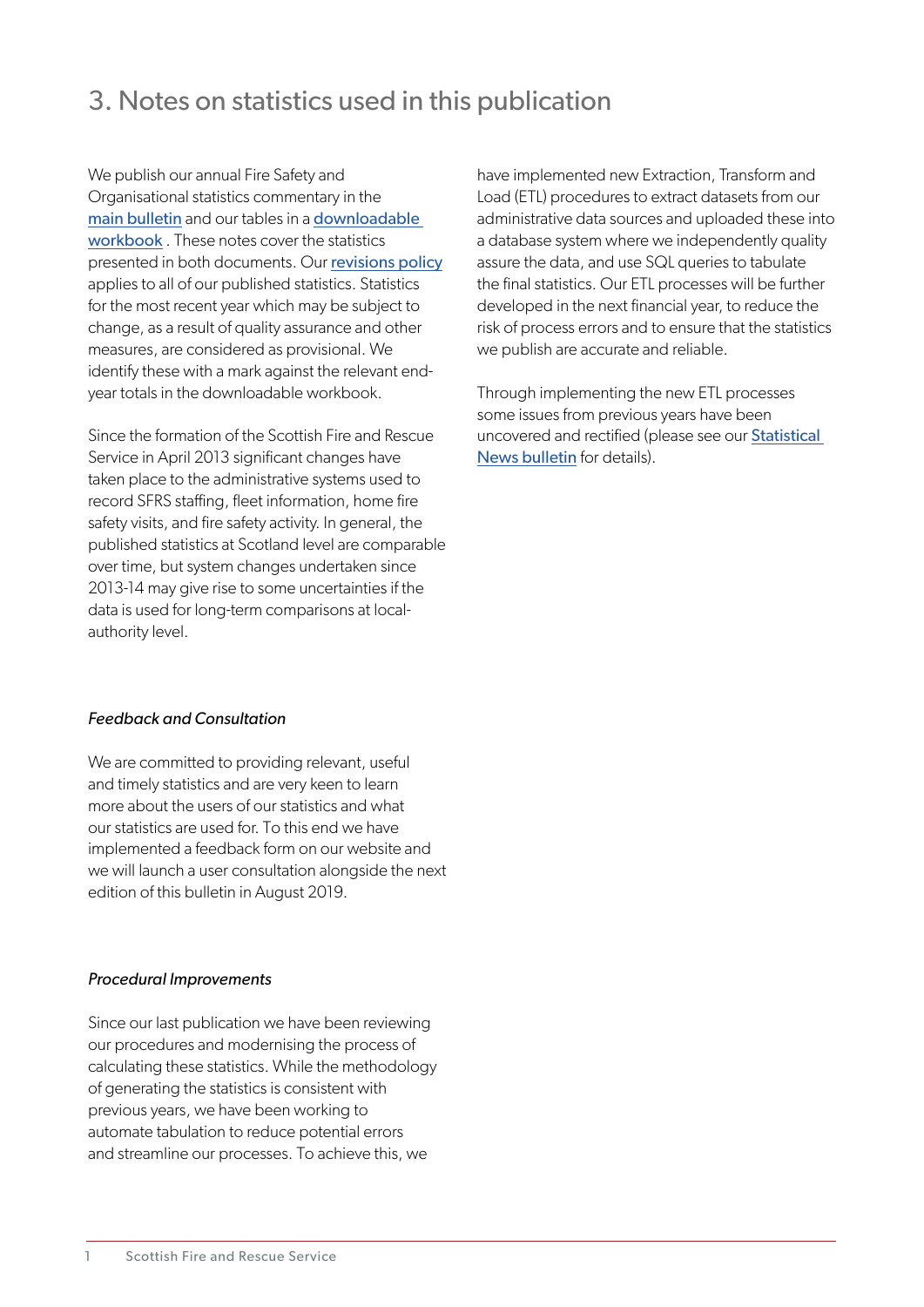# **2.1. Workforce**

The data for these statistics comes from the SFRS Integrated HR and Payroll Database System.

All workforce statistics are counted relative to 31st March 2018.

#### *SFRS Structure*

#### Geographical tiers

The Scottish Fire and Rescue Service is organised into four geographical tiers:

- National
- Service Delivery Areas (East, West and North)
- Local Senior Officer Areas (there are 17)
- Local Authorities (there are 32)

Staff counts are provided at the tier appropriate for the staff type and position in the SFRS working structure. We have simplified the previously used phrase 'Area of Responsibility' to 'Area' in order to highlight that operational staff do not just operate within these area boundaries, but rather respond to incidents across Scotland as part of a network of national resilience.

#### Staff Categories

SFRS staff are split into the following categories:

- Wholetime Operational Staff staff whose main role is as a firefighter regardless of their position. Full-time equivalent (FTE) staffing is calculated relative to a 42 hour working week.
- Retained Duty System Staff staff contracted to be available and on-call for agreed periods of time for fire-fighting purposes. Full-time equivalent (FTE) staffing is calculated relative to a 120 hour on-call week.
- Control Staff staff who answer emergency calls and deal with the logistics of mobilising and communicating operationally. Full-time equivalent (FTE) staffing is calculated relative to a 42 hour working week.
- Support Staff staff employed in non-uniformed functions such as technical support and administration. Full-time equivalent (FTE) staffing is calculated relative to a 35 hour working week.
- Volunteer Staff staff who volunteer their time attending operational incidents, for which an attendance payment is made but who are not paid a retaining fee and do not have on-call contractual hours.

#### Uniformed Staff Categories

Staff types other than Support are collectively known as 'Uniformed' staff. The Uniformed staff levels used for these statistics are as follows:

- Firefighter
- Crew Manager
- Watch Manager
- Station Manager
- Group Manager
- Area Manager (also includes Deputy Assistant Chief Officers)
- Brigade Manager (includes the Chief Officer, Deputy Chief Officer and Assistant Chief Officers)

#### Support Staff Categories

The Support staff categories used for these statistics are as follows:

- Director
- Service Manager
- Team Leader
- Professional
- Specialist/Technical
- Technical Support
- Administration

The categories used do not imply relative seniority of position for Support Staff.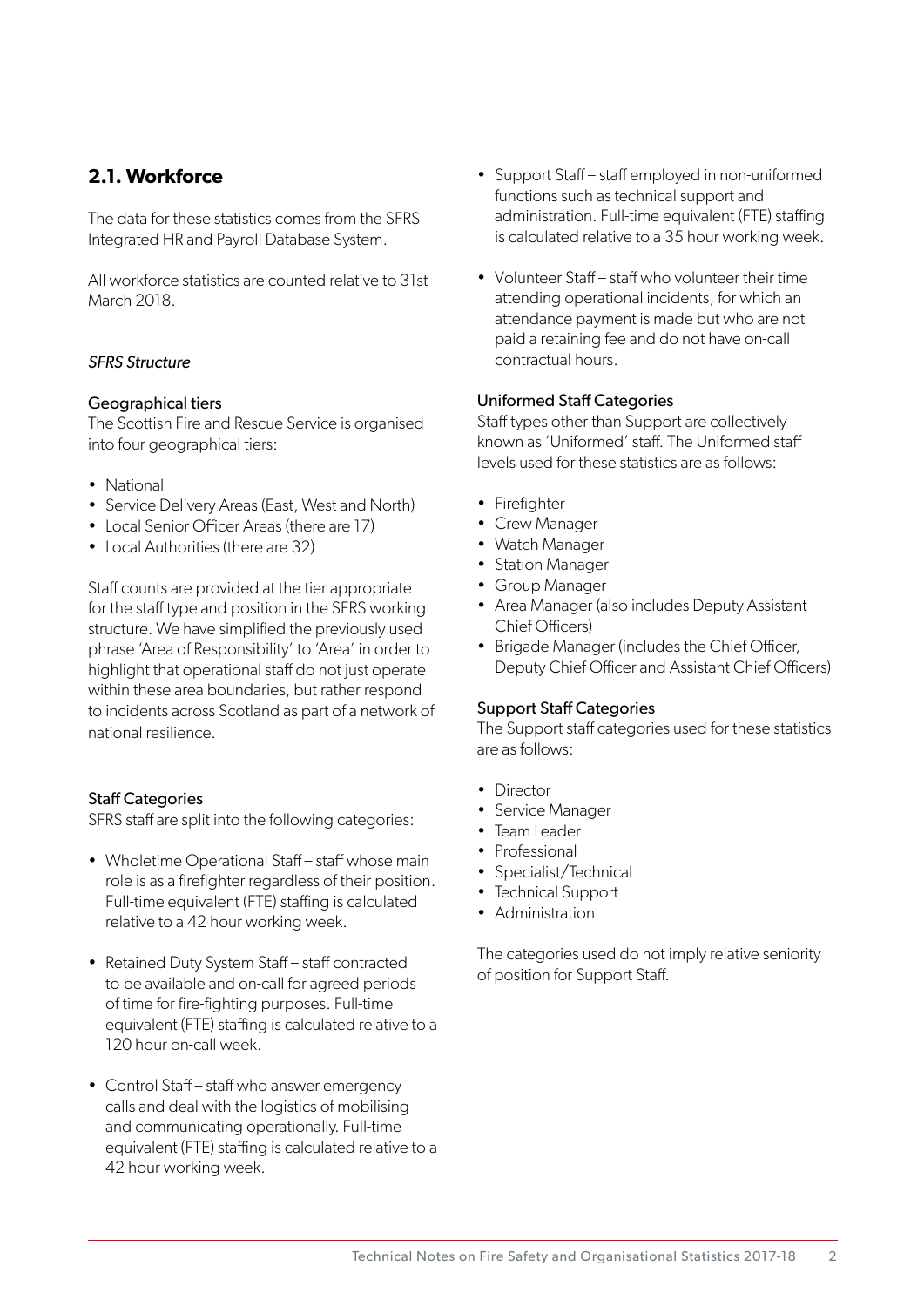#### *Counting Rules*

#### Headcount

Staff headcount is the total number of filled jobs in the organisation, it is not the total number of people. For example, if a member of staff works both as a Wholetime firefighter and with their time off works as a Retained firefighter then this person would be counted for both jobs.

#### Full-Time Equivalent (FTE)

Full Time Equivalent (FTE) differs from headcount in that it counts the ratio of a staff member's contracted working hours to the standard contract hours for that staff group. For example if a member of Support staff works a 17.5 hour week then this would be 0.5 FTE as the standard weekly contractual hours for Support staff is 35 hours per week. FTE is not calculated for volunteers.

For FTE and other decimal fractional calculations the published statistics are rounded to one decimal place after they are calculated. This avoids roundup and round-down errors on whole-number totals which had existed in previous publications (for example, rounding of individual percentages preventing totals summing to 100%).

#### Persons not counted as SFRS staff

The following persons are not counted as SFRS staff for the purposes of these statistics:

- SFRS Board Members
- Staff on Career Break
- Staff on Secondment to a Union
- Staff from another Organisation on Secondment to SFRS
- Volunteers in Community Safety Engagement
- Volunteers in Gordonstoun School
- Agency Temporary Staff

These persons have been excluded either as they do not fit with our working definition of SFRS staff (i.e. people who are in active service and who are paid by SFRS) or because they are not included in the SFRS staff database and it is administratively difficult to establish whether the persons concerned are eligible for inclusion under CIPFA\* guidelines.

[www.cipfa.org](http://www.cipfa.org/services/comparative-profiles/fire-and-rescue?crdm=0) \*CIPFA is the Chartered Institute for Public Finance and Accountancy

#### Ethnicity and Disability

We count ethnicity according to three categories:

- Not Stated (includes 'Not Recorded' as well as 'Prefer Not to Say')
- White (includes White Eastern European, White – Irish, White - Other British, White - Other Ethnic Group, White – Polish and White – Scottish)
- Ethnic Minority (includes all other ethnic groups)

We count disability according to three categories:

- Disabled
- Not Disabled
- Not Known (incudes 'Not Recorded', 'Prefer Not to Answer' and 'Other')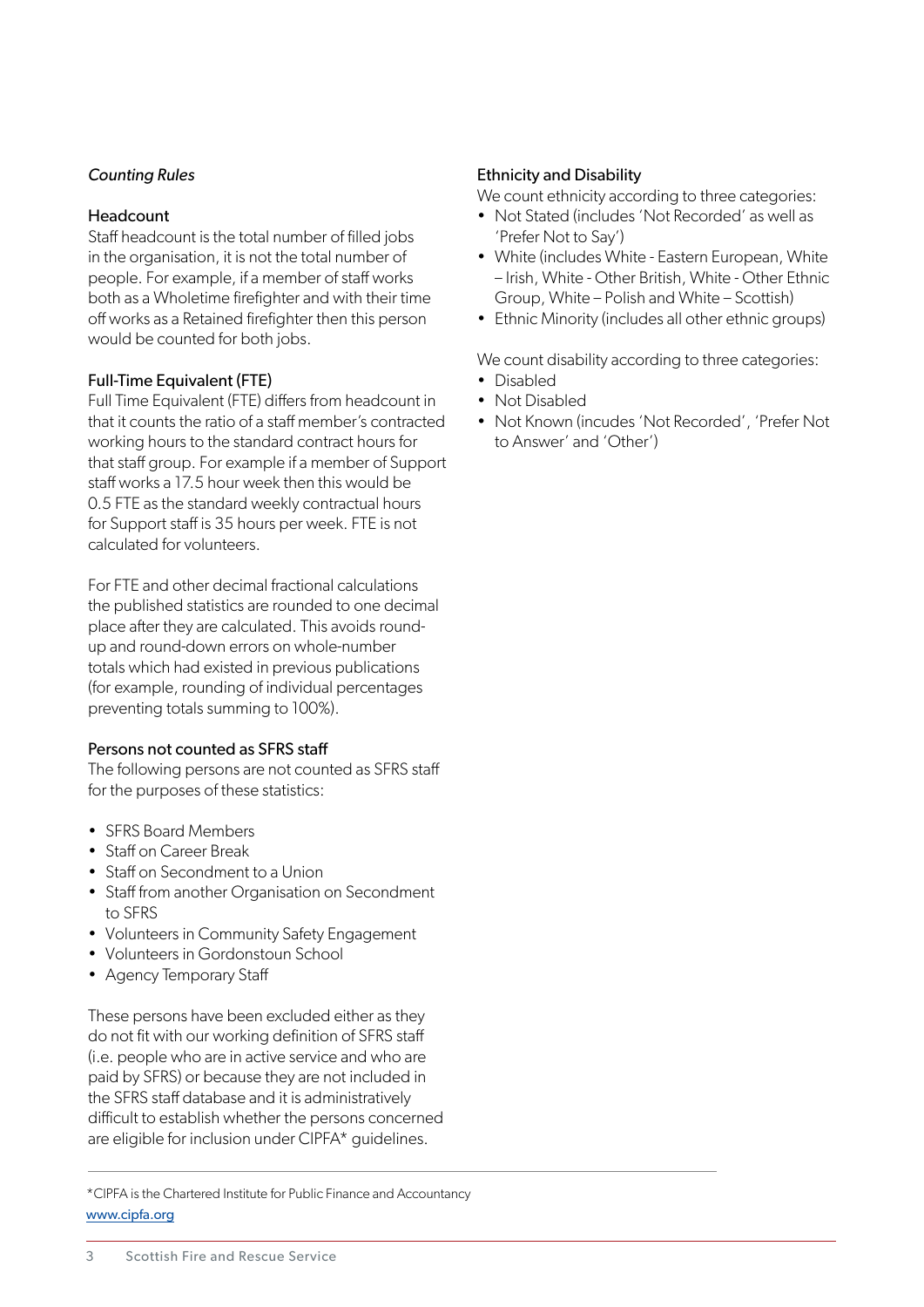#### *Changes*

#### HR reporting tools

In the last year we have built new HR reporting tools for the purpose of improving the quality of these statistics. These tools have been rigorously tested and allow us to better validate the dataset and search for edge cases or missing data which may need to be manually investigated.

#### Quality Assurance

This year has seen improvements to our statistical quality assurance procedures as well as significant efforts by the SFRS Human Resources team to improve the consistency of the data, and the implementation of automated methods of data checking and final tabulation.

#### Ethnicity and Disability data

The Ethnicity and Disability data collected by SFRS has been improving as a result of internal initiatives and deployment of new tools such as an employee digital self-service portal. However, the proportion of staff with unknown Ethnic or Disability status is still high, and accordingly we have retained the relevant tables (Tables 11 and 12) for reference purposes in the downloadable workbook but have not referred to the summaries in the bulletin.

#### Support Staff Reporting by Area

The reporting of Support staff by Area no longer includes reporting at Local Senior Officer Level and consequently has reverted to the format last used in 2014-15. The SFRS Support staff structure does not fit well with this geographic level as neither the functions nor the reporting hierarchy exist in this format, and so continuing to include this may serve to mislead rather than inform. This change affects Tables 2, 3 and 4d.

#### *Revisions*

Workforce data is derived from extracts of management information and then quality assured. Should any material differences emerge we will follow the guidance in our policy and correct these in due course. However, as each end-year dataset is a unique extract we would not expect to publish routine revisions to workforce statistics in future years.

### **2.2. Fire Stations**

The data for these statistics comes from the SFRS Estates Management database.

#### *Station Types*

Fire Stations are reported according to the primary crewing type at that station. We aggregate from six categories into four for publishing these statistics. The four Fire Station categories used in these statistics are:

> Wholetime Station – this kind of station primarily houses vehicles which are crewed by wholetime operational staff and is staffed 24 hours a day.

Retained Duty System (RDS) Station – this kind of station primarily houses vehicles crewed by retained staff who are contracted to be available at agreed periods of time but are typically not in the station during these hours.

Volunteer Station – this kind of station primarily houses vehicles crewed by people who volunteer their time in a fire-fighting capacity. They tend to be in small rural communities, where the number of incidents are low.

Day-Crewed Station – this kind of station is crewed by wholetime operational staff during the day from Monday to Friday, and by retained staff at night and weekends. There are no fully Day-Crewed stations in Scotland.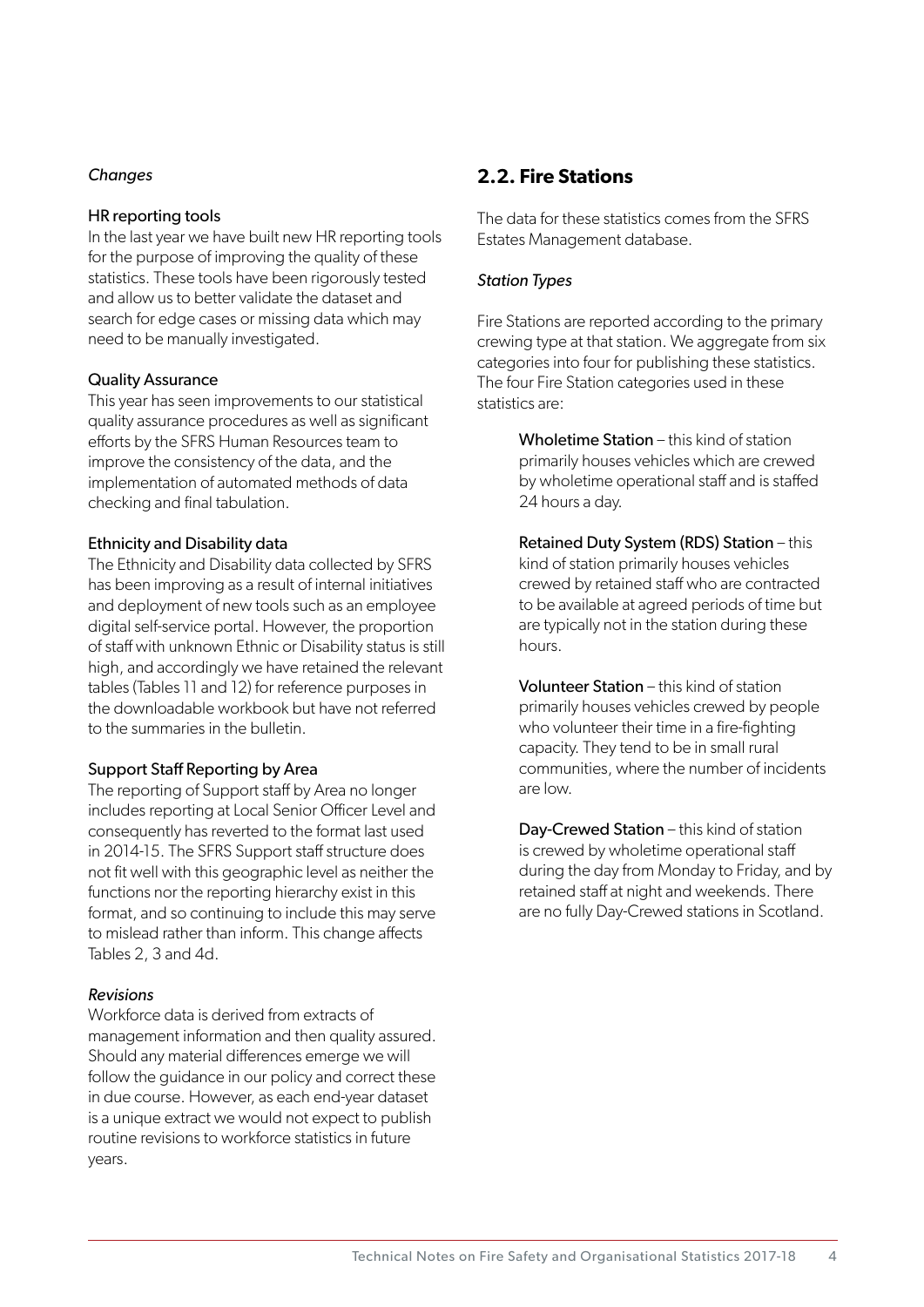The two further categories used by SFRS are:

Wholetime/RDS Station – this kind of station has appliances crewed by Wholetime staff and other appliances crewed by Retained duty staff. Under the CIPFA definitions these stations are counted as wholetime in the published statistics.

Community Response Unit (CRU) – these are counted as Volunteer Stations in the published statistics. The CRU stations were part of the former Highlands and Islands Fire and Rescue Service. When SFRS was formed in April 2013 the CRU station type was retained by SFRS to differentiate the Volunteer stations in the North Service Delivery Area from those in the West and East.

#### *Counting rules*

Gordonstoun Station is excluded from the station count as it is crewed by volunteers from the local school who are not counted as SFRS staff.

### **2.3. Fire Appliances and Vehicles**

The data for these statistics comes from the SFRS National Fleet and Equipment Recording System.

An extract of fleet data was taken at the end of 2017- 18.

The data is categorised on the fleet recording system according to what is most appropriate to SFRS for tracking and maintenance purposes. In some cases the categories used by CIPFA<sup>1</sup> which form the basis of the vehicles statistics we publish do not match with the categories recorded on the national fleet system, leading to a more approximate matching of SFRS vehicle type to CIPFA category being undertaken when necessary.

#### *Categories*

For comparability of Vehicle data across the UK we publish in accordance with CIPFA recommendations. This year these recommendations changed and so we have amended the tables in our publication. As we could not forewarn users of the published statistics about this change we have also included the previous format.

The vehicle categories used this year are as follows:

- Pumping Appliances
- Aerial Appliances
- Other Appliances
- Resilience
- Officer Response Vehicles
- Non-Operational Vehicles
- Reserve Appliances
- Training Appliances

#### Changes to the previous categories

Officer Response Vehicles is a new category, and one which does not easily match with internal SFRS fleet categories. We have made a best estimate of the count of Officer Response Vehicles using operational vehicles listed within the SFRS Fleet

<sup>1</sup> Chartered Institute of Public Finance and Accountancy [www.cipfa.org](http://www.cipfa.org/services/comparative-profiles/fire-and-rescue?crdm=0)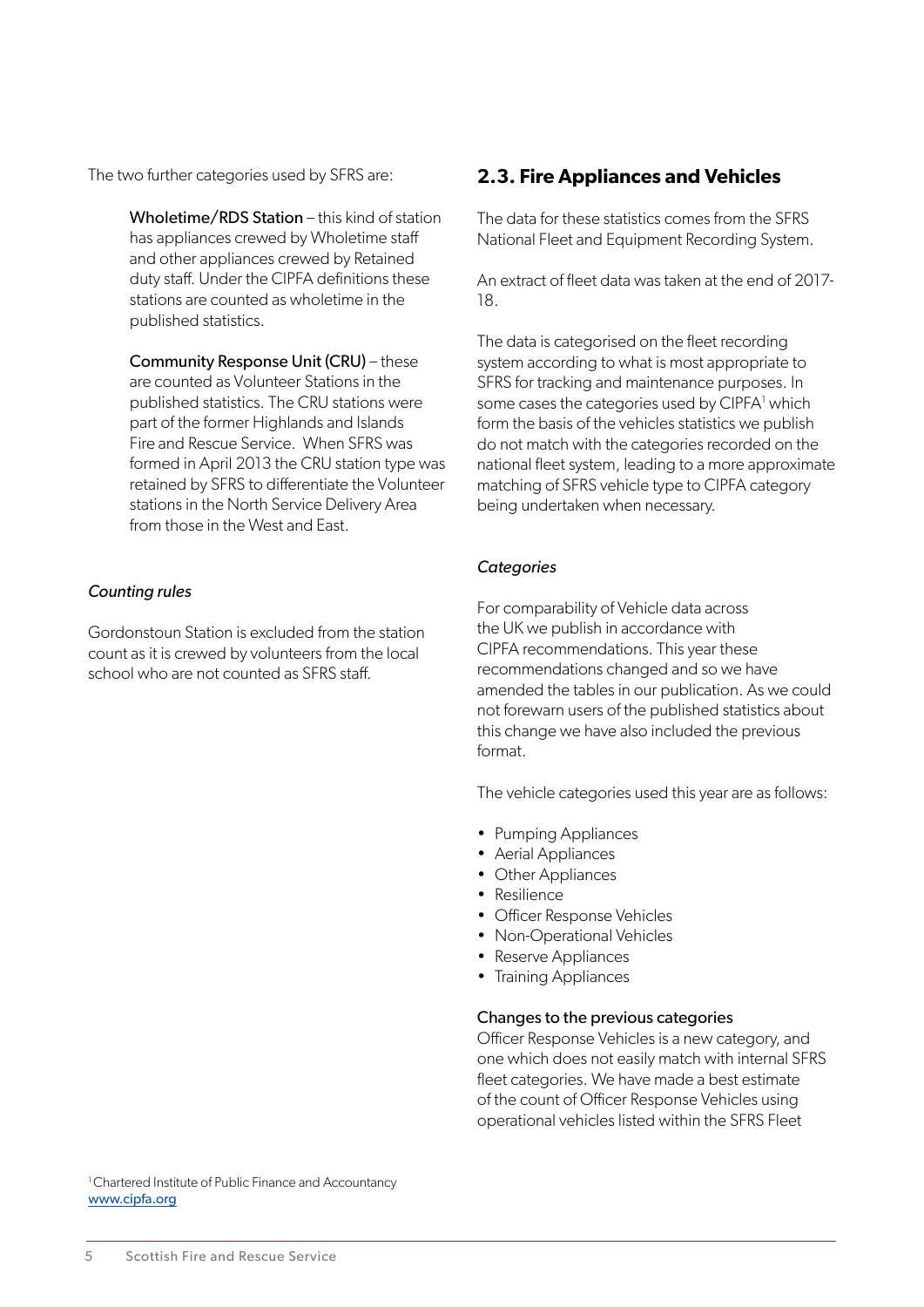categories of 'Response Car' and 'Officer Provided Car'. This is likely to be a minimum reliable figure, as flexi-duty officers will have other response vehicles available to them from the SFRS Fleet which we are unable to differentiate at the present time.

The previous CIPFA categories for Boats and Small Firefighting Vehicles are now subsumed into the Other Appliances category.

#### Retrospective Changes

For practical reasons it is not possible to apply the changes in categorisation retrospectively. Accordingly, we cannot provide counts of Officer Response Vehicles or Other Vehicles for previous years.

Please see Appendices A and B for details of the SFRS-Fleet-to-CIPFA-Category conversions for 2017- 18 and 2016-17 respectively.

#### Fleet summaries at Local Authority level

In Table 14a we provide a Local Authority breakdown of SFRS operational vehicles. Officer Response Vehicles and Non-Operational Vehicles are not provided at Local Authority level, as the vehicle's location is only loosely related to subsequent usage by local authority area. The officers who use these vehicles provide response cover for an area extending beyond individual Local Authority boundaries in most cases, and it would be misleading to report counts of such vehicles by Local Authority area when that is not a relevant distinction to apply. Similarly Reserve and Training Appliances are not reported at Local Authority level as they are available to a larger area.

#### *Counting Rules*

We do not count the following vehicle groups:

- New and not yet operational
- Decommissioned vehicles
- Vehicles with a Statutory Off Road Notice
- Vehicles which are destroyed and used for demonstration or training purposes

Tractors were not included in the count in previous years however are now included in the new category tables.

#### *Issues*

Through our quality assurance measures we identified a number of categorisation errors effecting the 2016-17 statistics, please see the [Statistical News](http://www.firescotland.gov.uk/about-us/fire-and-rescue-statistics.aspx) bulletin for details.

There are a number of difficulties in categorising vehicles according to the CIPFA guidelines, some of longstanding. Resilience and Other Appliances categories have been particularly challenging for many years. Till 2014-15 Resilience Vehicles were presented in subcategory form using reporting conventions which varied across Scotland. We now present this as a single category using the mappings in Appendices A and B. This year we have updated the methodology to use Control Room data to better categorise 'Prime Movers'. We have backdated this to 2016-17, but it is not possible to backdate this further.

#### *Revisions*

The Vehicles data is derived from extracts of SFRS Fleet information which are subsequently quality assured. Should any material differences emerge we will follow the guidance in our policy and correct these in due course. However, as each end-year dataset is a unique extract we would not expect to publish routine revisions to vehicle statistics in future years.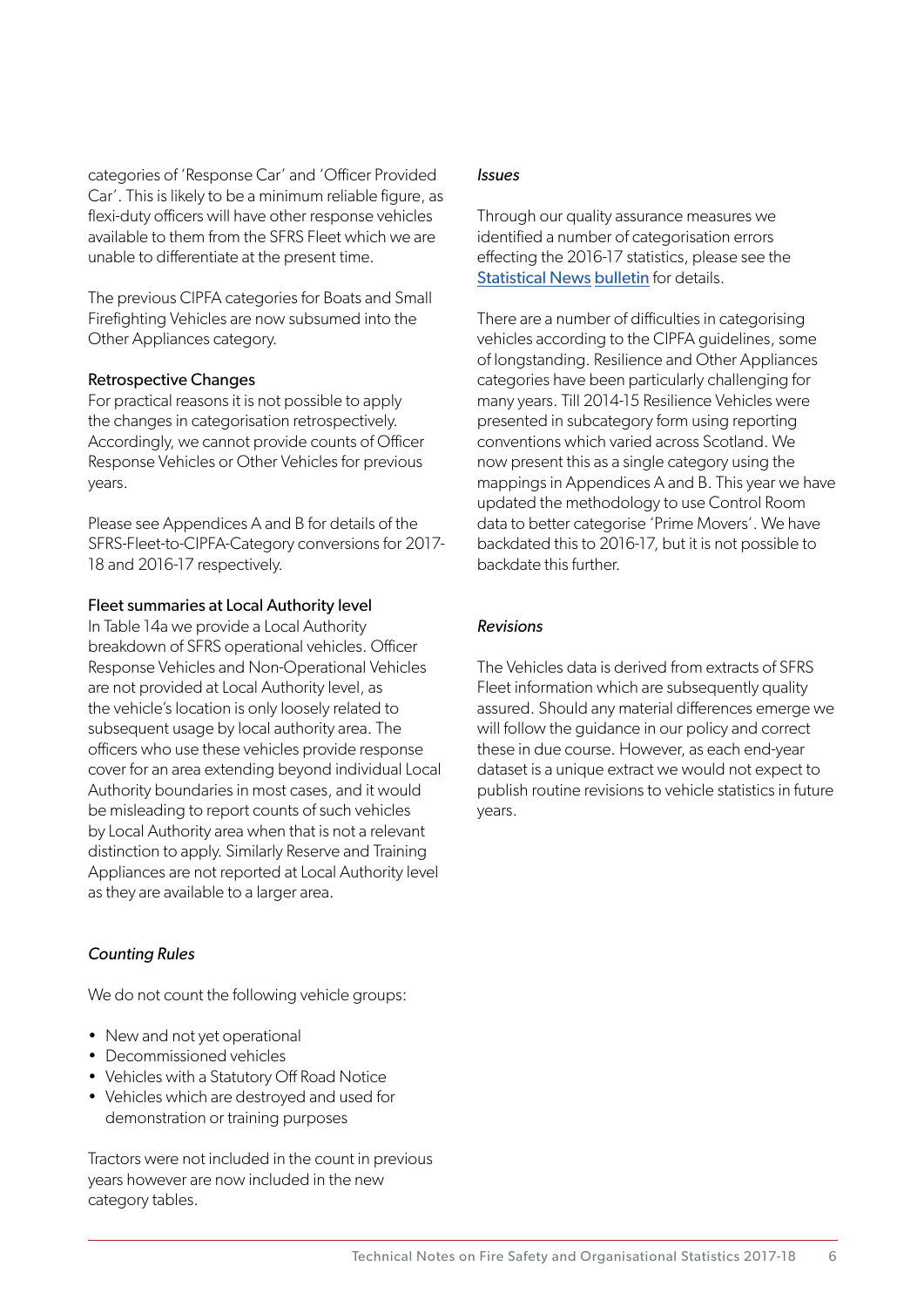# **2.4. Attacks on Fire and Rescue Personnel**

The data for these statistics comes from the SFRS Health and Safety at Work database.

Figures for the number of operational incidents in 2017-18 are provisional management information. The official figures for 2017-18 will be released at 9.30am on October 31st in the 2017-18 Incident Statistics bulletin.

Other figures for the number of operational incidents were taken from the [2016-17 Incident](http://www.firescotland.gov.uk/media/1213027/2016_17_fire_and_rescue_statistics_tables.xlsx)  [Statistics bulletin](http://www.firescotland.gov.uk/media/1213027/2016_17_fire_and_rescue_statistics_tables.xlsx).

#### *Categories*

Attacks against SFRS staff are categorised according to whether the attack was related to an operational incident. Attacks related to an operational incident includes attacks on the way to, or returning from an incident, and verbal abuse to Control Room staff.

We group attacks in the following statistical categories:

- Objects Thrown at Firefighters/Appliances
- Physical Abuse
- Verbal Abuse
- Other Acts of Aggression

#### **Changes**

Formerly we included a 'Harassment' category however this does not match with the current structure of the data and so is no longer included. Incidents which would fit this former category are now included in 'Other Acts of Aggression'. This change has been applied to previous years for comparability.

We also count the number of SFRS personnel who have been injured in an attack. Note that this is a count of injured people and not a count of the number of attacks though typically no more than one person is injured per attack.

#### *Comparability*

In 2015-16 the methodology for calculating attacks on firefighters was changed. For the years up to 2015-16, the reported figure is a count of those operational incidents where there was an attack on SFRS staff recorded in the database for operational incidents. From 2015-16 onwards, we report the number of attacks referred to the SFRS Health and Safety at Work team. We currently have no means of determining the effect of these changes. To indicate that a change has occurred we have drawn a line under the 2014-15 figures in this series. By changing data source, we can now report the number of attacks on SFRS personnel which are not related to operational incidents. These are provided in Table 15a.

The number of operational incidents attended annually is included for reference only – the risk of an attack on firefighters is not determined solely by the number of incidents attended.

#### *Revisions*

The 2016-17 figures in Tables 15 and 15a were revised down due to accidental inclusion of ineligible incident records (please see the [Statistical](http://www.firescotland.gov.uk/about-us/fire-and-rescue-statistics.aspx)  [News Bulletin](http://www.firescotland.gov.uk/about-us/fire-and-rescue-statistics.aspx) for further details).

In conducting a review of the data we found that the total number of incidents for previous years had increased on the published figures. This is due to attacks being reported the financial year after the attack took place. In order to keep the published figures as accurate as possible we will recheck the totals for previous years annually and mark the most recent figures as provisional.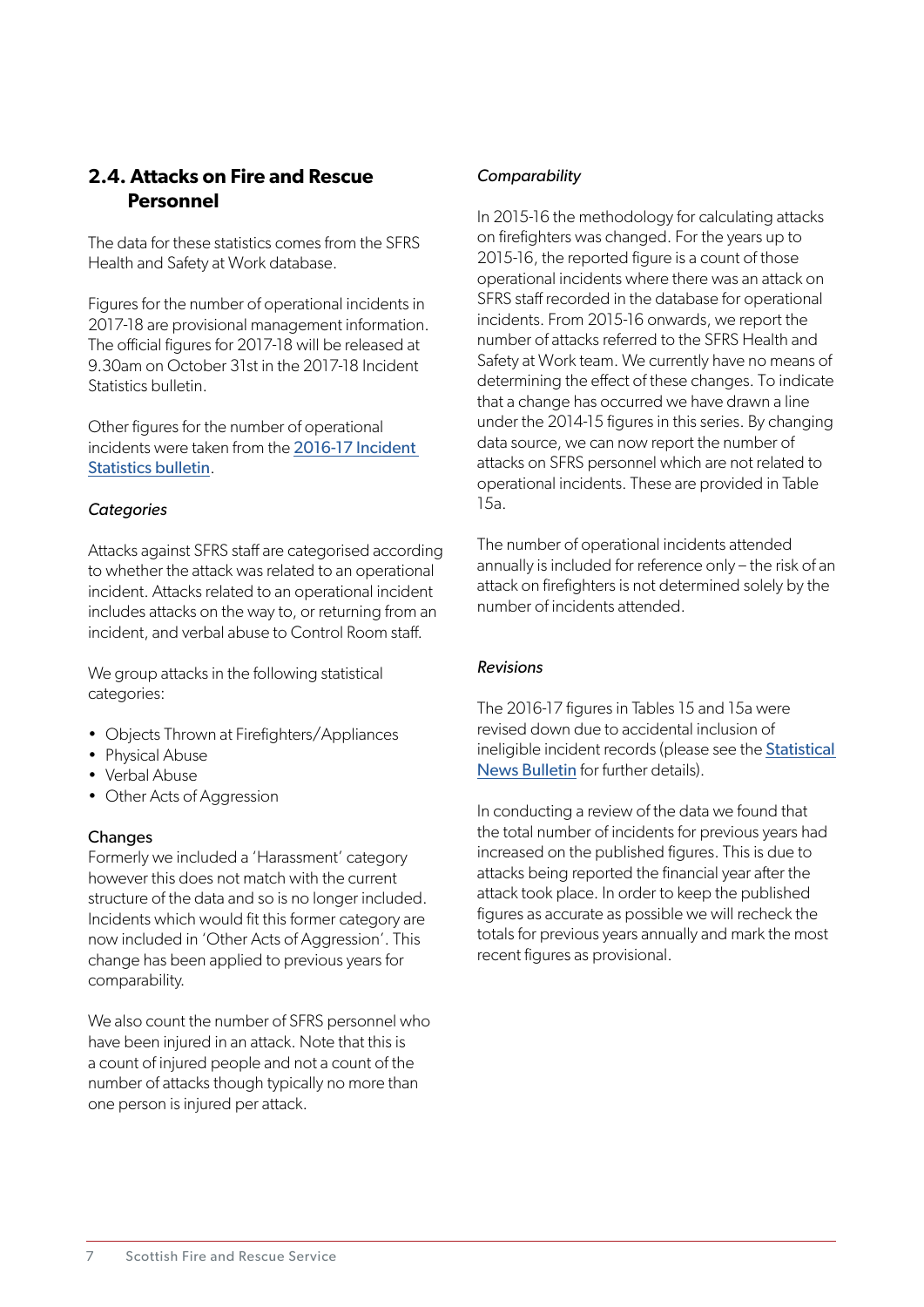# **2.5. Home Fire Safety Visits**

The data for these statistics comes from the SFRS Community Safety Engagement Toolkit system.

#### *Categories*

For these statistics we group Home Fire Safety Visits into two categories:

- Home Fire Safety Visits Advice Only
- Home Fire Safety Visits with Alarms Installed

In the case of visits with alarms installed the fire safety assessor provides advice to the residents and either installs new alarms or replaces at least one alarm in the home. In visits resulting in advice only alarms installations are not needed. We provide statistics on the number of alarms installed and whether these alarms are new or replacements - note that these are not subcategories of the number of visits.

#### *Risk*

From 2005 to 2015 almost all Fire and Rescue Services in Great Britain used the Fire Services Emergency Toolkit (FSEC) to model the potential risk of fire using demographic data alongside a database of incidents and resultant casualties. The FSEC model ceased to be used in 2015. To determine higher-risk households which may benefit from a home fire safety visits, SFRS use a heuristic method based on weighted scores against defined factors.

As the FSEC domestic fatality risk ratings were last updated more than three years ago the formerly published breakdown of home fire safety visits by risk rating has been removed from the statistical bulletin for the present, though the relevant tables (tables 18 and 18a) are still provided for reference purposes in the downloadable workbook.

Note that for Table 18, imputation was used to obtain the risk level for 1.2% (679) of all HFSV undertaken in 2011-12.

### **2.6. Non-domestic Fire Safety**

The data for these statistics comes from the Prevention and Protection Enforcement Database (PPED) and the Prevention and Protection Formal Notices Spreadsheet. Over the next year SFRS will be transitioning to a new Database System for Nondomestic Fire Safety.

#### *Workflows*

This year we have broadened the statistics on Nondomestic Fire Safety activity (in Table 20.1) to cover the three primary types of work undertaken by the SFRS Fire Safety Enforcement team:

- Audits these involve a comprehensive on-site assessment of a non-domestic property which may result in specific fire safety advice, work on an action plan for improvements, or in extreme cases enforcement action against the owners to mandate improvements.
- Specific Visits these are on-site visits which don't involve an audit. For example, this could be a visit to a construction site.
- Consultations these are generally advisory discussions by telephone or email to advise best practice in Fire Safety.

For these statistics we use the word 'Workflow' to refer to all of the work involved in an audit, specific visit or consultation, including preparation, travel and follow up action. We report on workflows according to the financial year in which they were fully concluded. If any work is outstanding at the end of the financial year then that workflow is considered 'open' and will not be reported in that year. For example, an audit which took place in in February 2017 and required follow up advice in April 2017 would not be included in the 2016-17 statistics, however provided all work for this audit was finished before the end of March 2018, it would be included in the 2017-18 statistics. In this way there is a lag in the reporting of workflows after the date of the primary visit or consultation.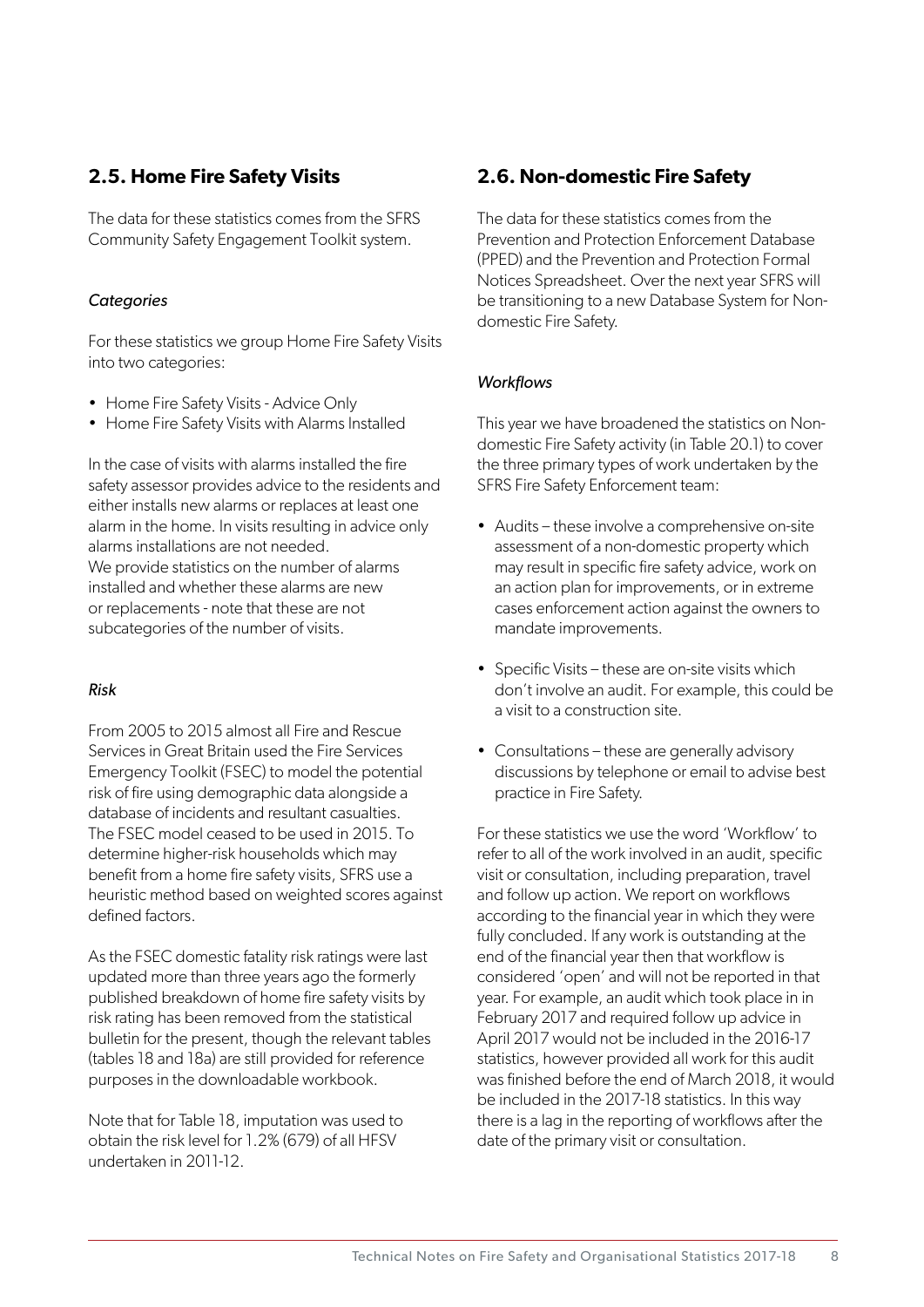For the purposes of these statistics we classify audits into two categories, Type A and Type B. Where the Fire Safety steps taken in a non-domestic property are broadly compliant with good practice, with perhaps some area for improvement, then these are 'Type A' audits. Type B audits result in the owner being notified of deficiencies.

As discussed in the Home Fire Safety Visit section, the risk toolkit FSEC is no longer used, though for non-domestic buildings the risk categories derived from the FSEC Other Building model remain relevant and are still in use at present. These are as follows:

- Hospital / Prison
- Care Home
- Houses in Multiple Occupation (HMO)
- Hostel
- Hotel
- Other Sleeping Accommodation
- Further Education
- Public Building
- Licensed Premises
- School
- Shop
- Other Premises Open to Public
- Factory or Warehouse
- Office
- Other Workplace

Houses in Multiple Occupation are properties rented out to three or more people who are unrelated. While each home in multiple occupancy can be classed as private sleeping accommodation, it is a legal requirement for the owner of the premises to obtain a license from the relevant Local Authority before they can rent out the accommodation. Accordingly, for Fire Safety Enforcement purposes HMOs are counted as nondomestic property types and form a large part of the audit work undertaken by SFRS each year.

#### *Rates of Audits*

There is no all-Scotland register of non-domestic properties which can be used to determine audit rates per area. SFRS maintains its own database of non-domestic properties known to the Service. Each year SFRS completes an audit of all statutory premises (hospitals, prisons etc.) and undertakes to conduct an audit within a year at all new premises for which requests are received. Other premises are prioritized based on the risk rating of the last audit.

#### *Multi Storey Flats*

In 2017-18 there were 76 partial audits in Multi Storey Flats. Although these are domestic buildings the audits were conducted on the non-residential parts of the buildings in the interest of public and firefighter safety. Such audits are excluded from these statistics, as including domestic premises in the non-domestic section of these statistics would affect the comparability of current totals against those of previous years.

#### *Notices Issued*

There are three types of Formal Notice which can be issued by Fire Enforcement Officers, these are:

- Enforcement Notices these mandate that specified actions be taken by the owners of a non-domestic property in the interests of fire safety and are issued under Audit workflows when serious deficiencies have been found.
- Prohibition Notices these prevent or restrict the use of part or all of a non-domestic property until specified risks have been made safe and are issued under Specific Visit workflows.
- Alterations Notices these require that the owner of a non-domestic property informs SFRS before making specified changes to a property.

While Prohibition Notices are issued on Specific Visit workflows and don't require an audit, they are reported next to Enforcement Notices in Tables 21, 21a and 22. Alterations Notices have not been included as they are rare.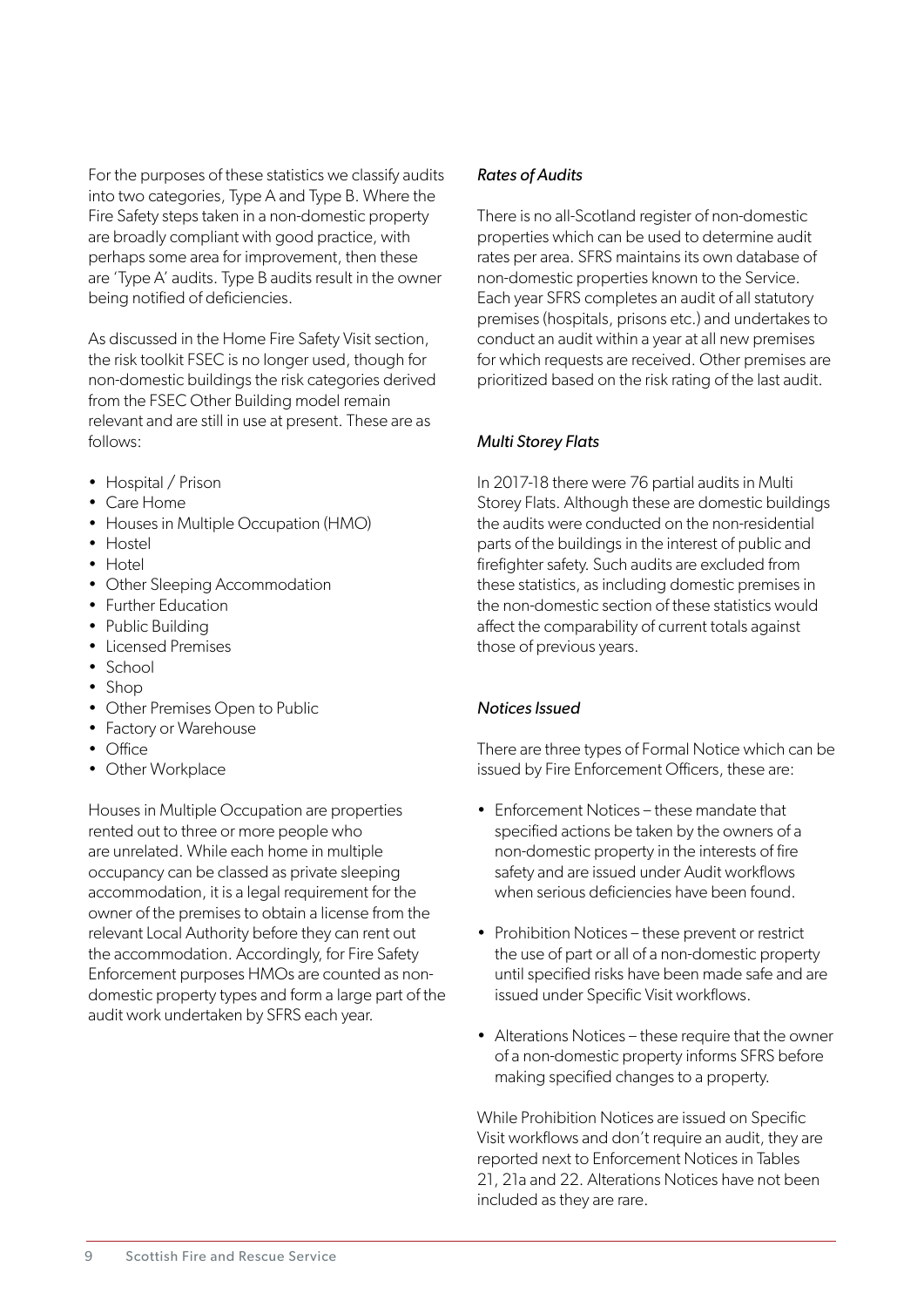Workflows which involve the issuing of a Formal Notice may take significantly longer to fully resolve than others; it is common for these workflows to remain open for multiple years.

We have introduced a new table, Table 21b, to list the number of Formal Notices issued each financial year, this provides a more meaningful year-to-year comparator. We have been able to backdate this as far as 2014-15.

#### *Risk*

In Tables 23, 23a and 23b we present a breakdown of Audits by Premises Type according to risk bands derived from the former FSEC categories. The risk categories, and the representation of risk in bands ranging from well-below average to well-above average, does not reflect the risk ratings applied internally by the Fire Safety Enforcement team.

SFRS currently uses a heuristic method of calculating the relative risk for non-domestic premises based in part on the former FSEC categories which identified building types by sleeping risk category, modified by a scoring system which further categorises risk into bands.

#### *Issues*

Very recently a systematic error was discovered in the dataset which had resulted in underreporting of hours spent on audit workflows in previous years. These have now been corrected (please see the [Statistical News bulletin](http://www.firescotland.gov.uk/about-us/fire-and-rescue-statistics.aspx)).

A categorisation issue was also found in which a small number of audits were reported under an incorrect property type. This has also been corrected.

A number of discrepancies in the recording of Notices issued have been found as a result of detailed quality assurance measures undertaken this year. As a result the tables published this year include corrections to the totals for previous years.

#### *Revisions*

Following considerable efforts in quality assurance and procedural improvements by the Fire Safety Enforcement Team we have now revised the nondomestic figures for previous years. However, we would not expect to publish routine revisions to these statistics.

The workflows data is derived from extracts of SFRS fire safety enforcement information which is then quality assured. This year some material differences emerged as a result of quality assurance measures undertaken by members of the Fire Safety Enforcement team, and we have issued corrections and revisions to the previously-published statistics where necessary. However, we would not expect to publish routine revisions to fire safety enforcement statistics in future years unless exceptional circumstances arise.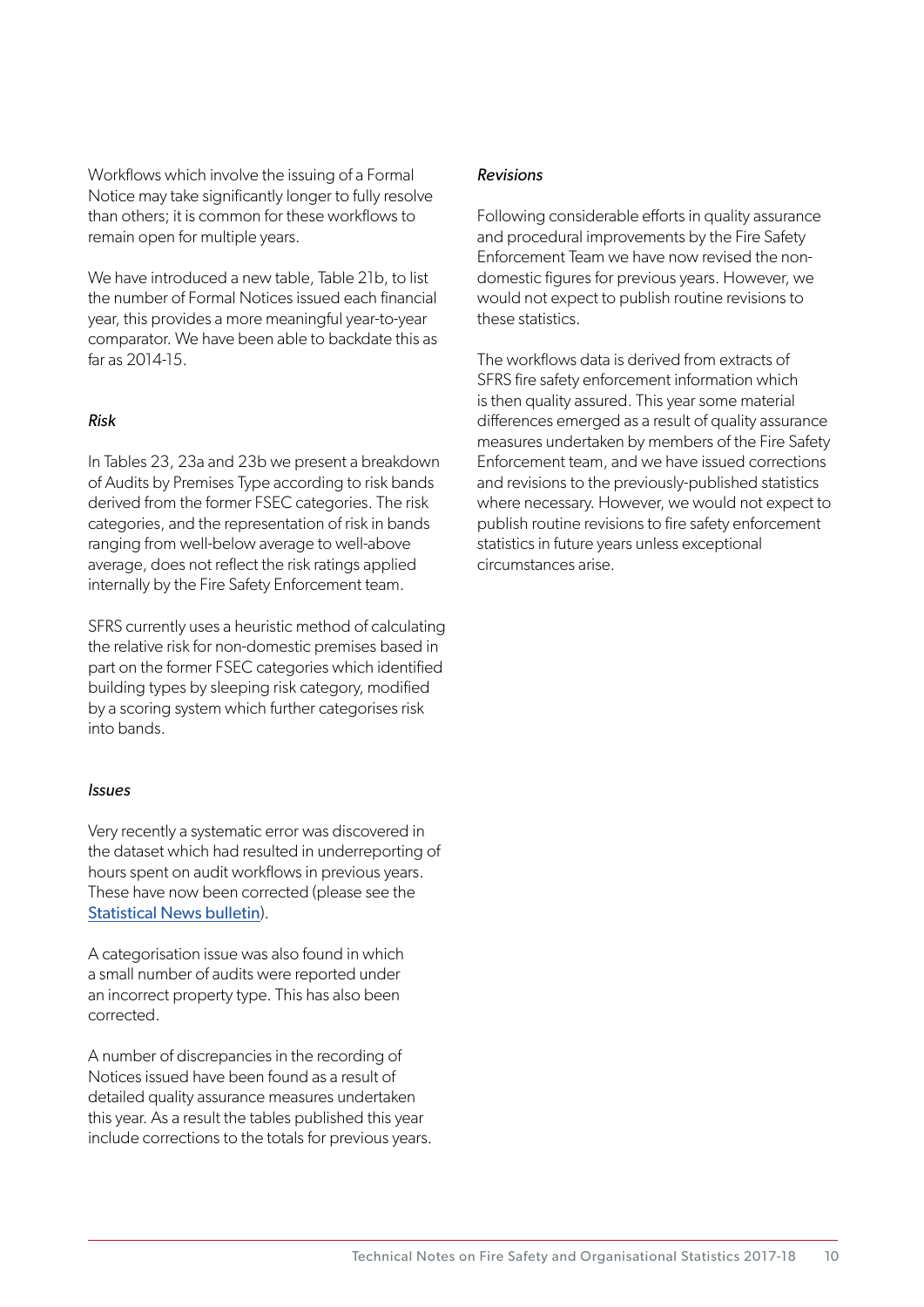# **Appendix A: Fleet to CIPFA 2017-18**

| <b>SFRS Fleet</b>           | <b>CIPFA 2018 Guidelines</b> | <b>CIPFA Previous Guidelines</b> |
|-----------------------------|------------------------------|----------------------------------|
| <b>Aerial Ladd Platform</b> | Aerial Appliances            | Combined Aerial & Pumping        |
| Aerial Rescue Pump          | Aerial Appliances            | Combined Aerial & Pumping        |
| <b>All Terrain Vehicle</b>  | Other Appliances             | Operational Other                |
| <b>Cfs Interactive Veh</b>  | Non-Operational              | Non-Operational Other            |
| <b>Command Support Unit</b> | Resilience                   | Resilience                       |
| Det Id Monitoring           | Resilience                   | Resilience                       |
| <b>Env Protection Unit</b>  | Resilience                   | Resilience                       |
| Essential/Lease Car         | Non-Operational              | Non-Operational Other            |
| Foam Unit                   | Resilience                   | Resilience                       |
| <b>Fork Lift Truck</b>      | <b>NA</b>                    | <b>NA</b>                        |
| <b>Fuel Card Station</b>    | <b>NA</b>                    | <b>NA</b>                        |
| Heavy Rescue Unit           | Other Appliances             | Primarily for Rescue Vehicles    |
| <b>Historic Vehicle</b>     | <b>NA</b>                    | <b>NA</b>                        |
| <b>Hot Fire Artic Unit</b>  | Non-Operational              | Non-Operational Other            |
| Incident Supp Unit          | Resilience                   | Resilience                       |
| <b>Investigation Unit</b>   | Non-Operational              | Non-Operational Other            |
| Ladder/Hiab Lorry           | Non-Operational              | Non-Operational Other            |
| Major Incident Unit         | Resilience                   | Resilience                       |
| <b>Minibus</b>              | Non-Operational              | Non-Operational Other            |
| Multi Role Vehicle          | Non-Operational              | Non-Operational Other            |
| Muti Role Veh 4 X 4         | Other Appliances             | Operational Other                |
| Nd Demountable Pod          | <b>NA</b>                    | <b>NA</b>                        |
| Officer Prov Car            | Officer Response Vehicles    | Non-Operational Other            |
| Pool Car Manual             | Non-Operational              | Non-Operational Other            |
| Pool Van Large              | Non-Operational              | Non-Operational Other            |
| Pool Van Small              | Non-Operational              | Non-Operational Other            |
| <b>Prime Mover</b>          | Other Appliances             | Operational Other                |
| Pump                        | <b>Pumping Appliances</b>    | <b>Pumping Appliances</b>        |
| <b>Rescue Pump</b>          | <b>Pumping Appliances</b>    | <b>Pumping Appliances</b>        |
| Response Car                | Officer Response Vehicles    | Non-Operational Other            |
| Rope Rescue Unit            | Other Appliances             | Primarily for Rescue Vehicles    |
| <b>Support Lorry Small</b>  | Non-Operational              | Non-Operational Other            |
| <b>Support Veh Hydrants</b> | Non-Operational              | Non-Operational Other            |
| Support Veh Occ Hth         | Non-Operational              | Non-Operational Other            |
| <b>Support Veh Stores</b>   | Non-Operational              | Non-Operational Other            |
| <b>Support Veh Workshop</b> | Non-Operational              | Non-Operational Other            |
| <b>Support Vehicle</b>      | Non-Operational              | Non-Operational Other            |
| Support Vehicle Dtu         | Non-Operational              | Non-Operational Other            |
| Tractor                     | Non-Operational              | <b>NA</b>                        |
| <b>Trade Plates</b>         | <b>NA</b>                    | <b>NA</b>                        |
| <b>Training Vehicle</b>     | Non-Operational              | Non-Operational Other            |
| Turntable Ladder            | Aerial Appliances            | Combined Aerial & Pumping        |
| Vol.support Unit            | Other Appliances             | Small Firefighting Vehicles      |
| <b>Water Carrier</b>        | Other Appliances             | Operational Other                |
| <b>Water Rescue Unit</b>    | Other Appliances             | Primarily for Rescue Vehicles    |
| <b>Rib Boat</b>             | Other Appliances             | Fire Boats                       |
| Inflatable Boat             | Other Appliances             | Fire Boats                       |
| <b>Rigid Hulled Boat</b>    | Other Appliances             | Fire Boats                       |

*Please note that for a small number of categories other rules apply to correctly allocate the vehicles.*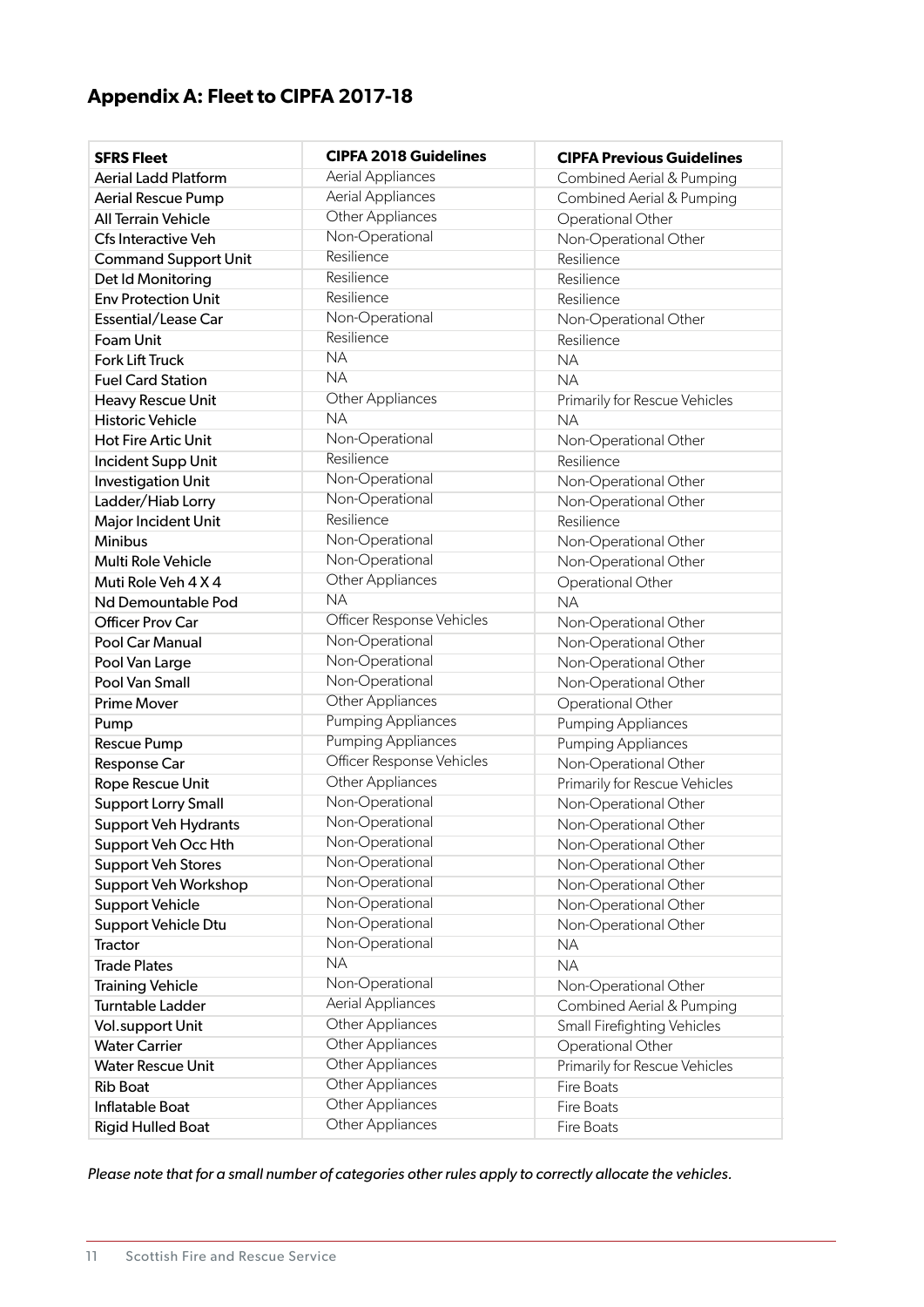# **Appendix B: Fleet to CIPFA 2016-17**

| <b>SFRS Fleet</b>           | <b>CIPFA 2018 Guidelines</b> | <b>CIPFA Previous Guidelines</b> |
|-----------------------------|------------------------------|----------------------------------|
| 4X4 Capable Vehicle         | Other Appliances             | Operational Other                |
| Ariel Ladd Platform         | Aerial Appliances            | Combined Aerial & Pumping        |
| Ariel Rescue Pump           | Aerial Appliances            | Combined Aerial & Pumping        |
| <b>Blue Light Vehicles</b>  | Officer Response Vehicles    | Non-Operational Other            |
| Cfs Interactive Veh         | Non-Operational              | Non-Operational Other            |
| Comm Response Unit          | Other Appliances             | Operational Other                |
| <b>Command Support Unit</b> | Resilience                   | Resilience                       |
| <b>Demount Vehicle</b>      | Resilience                   | Resilience                       |
| Det Id Monitoring           | Resilience                   | Resilience                       |
| <b>Env Protection Unit</b>  | Resilience                   | Resilience                       |
| Foam Unit                   | Resilience                   | Resilience                       |
| Fork Lift Truck             | <b>NA</b>                    | <b>NA</b>                        |
| <b>Four Wheel Drive</b>     | Other Appliances             | Non-Operational Other            |
| <b>Gen Purpose Stores</b>   | Non-Operational              | Non-Operational Other            |
| Gen.purpose Lorry           | Non-Operational              | Non-Operational Other            |
| <b>General Purpose Car</b>  | Non-Operational              | Non-Operational Other            |
| General Purpose Van         | Non-Operational              | Non-Operational Other            |
| Heavy Rescue Unit           | Other Appliances             | Primarily For Rescue Vehicles    |
| Heavy Rescue Vehicle        | Other Appliances             | Primarily For Rescue Vehicles    |
| <b>Hot Fire Artic Unit</b>  | Non-Operational              | Non-Operational Other            |
| Hydrant Repair Van          | Non-Operational              | Non-Operational Other            |
| <b>Hydraulic Platform</b>   | <b>Aerial Appliances</b>     | Combined Aerial & Pumping        |
| Incident Supp Unit          | Resilience                   | Resilience                       |
| <b>Investigation Unit</b>   | Non-Operational              | Non-Operational Other            |
| Ladder/Hiab Lorry           | Non-Operational              | Non-Operational Other            |
| Major Incident Unit         | Resilience                   | Resilience                       |
| Management Team Veh         | Officer Response Vehicles    | Non-Operational Other            |
| Nd Demountable Pod          | <b>NA</b>                    | <b>NA</b>                        |
| Occ Health Unit             | Non-Operational              | Non-Operational Other            |
| People Carrier              | Non-Operational              | Non-Operational Other            |
| <b>Prime Mover</b>          | Other Appliances             | Operational Other                |
| Pump                        | <b>Pumping Appliance</b>     | <b>Pumping Appliances</b>        |
| <b>Rescue Pump</b>          | <b>Pumping Appliance</b>     | <b>Pumping Appliances</b>        |
| Rope Rescue Unit            | Other Appliances             | Primarily For Rescue Vehicles    |
| <b>Sfrs Minibus</b>         | Non-Operational              | Non-Operational Other            |
| Tractor                     | Non-Operational              | <b>NA</b>                        |
| Training Box Van            | Non-Operational              | Non-Operational Other            |
| Turntable Ladder            | Aerial Appliances            | Combined Aerial & Pumping        |
| Vol.support Unit            | Other Appliances             | Small Firefighting Vehicles      |
| W/Shop Service Veh          | Non-Operational              | Non-Operational Other            |
| <b>Water Carrier</b>        | Other Appliances             | Operational Other                |
| <b>Water Resc. Platform</b> | <b>Aerial Appliances</b>     | Combined Aerial & Pumping        |
| <b>Water Rescue Unit</b>    | Other Appliances             | Primarily For Rescue Vehicles    |
| <b>Water Tender Ladder</b>  | Pumping Appliance            | <b>Pumping Appliances</b>        |
| Water Tender Midi           | Other Appliances             | Small Firefighting Vehicles      |
| <b>Welfare Unit</b>         | Non-Operational              | Non-Operational Other            |
| Essential/Lease Car         | Non-Operational              | Non-Operational Other            |
| <b>Rib Boat</b>             | Other Appliances             | Fire Boats                       |
| Inflatable Boat             | Other Appliances             | Fire Boats                       |
| <b>Rigid Hulled Boat</b>    | Other Appliances             | Fire Boats                       |

*Please note that for a small number of categories other rules apply to correctly allocate the vehicles.*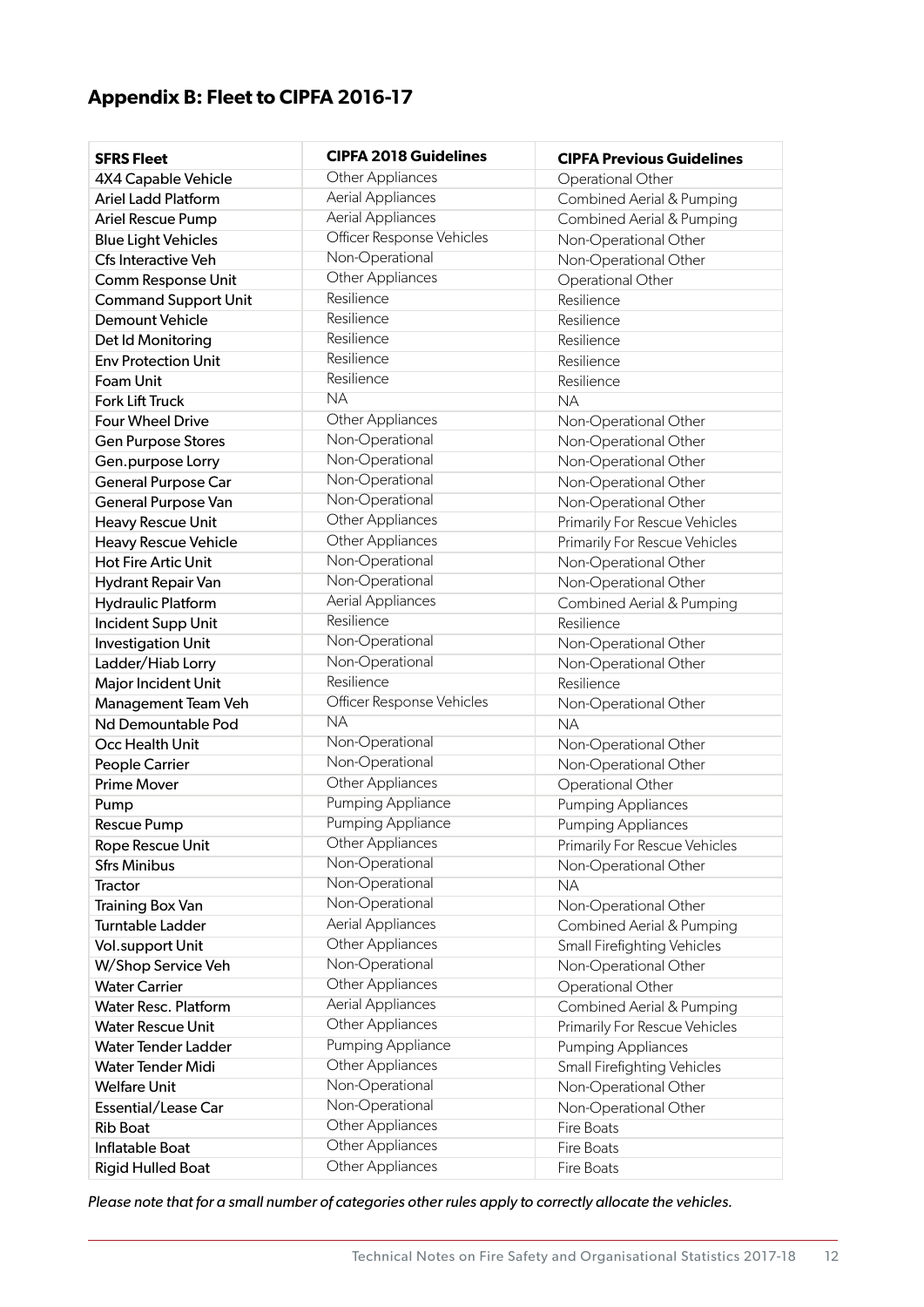# **Appendix C: Scottish Fire Stations**

| <b>Fire Station</b>    | <b>Type</b> | <b>Local Authority</b> | <b>Easting</b> | <b>Northing</b> |
|------------------------|-------------|------------------------|----------------|-----------------|
| Altens                 | WT          | Aberdeen City          | 394825         | 802115          |
| North Anderson Drive   | WT          | Aberdeen City          | 391048         | 806517          |
| Dyce                   | <b>RDS</b>  | Aberdeen City          | 388329         | 813513          |
| Central                | WT          | Aberdeen City          | 394174         | 807201          |
| Inverurie              | <b>RDS</b>  | Aberdeenshire          | 377360         | 821798          |
| Aberchirder            | <b>RDS</b>  | Aberdeenshire          | 362556         | 852629          |
| Strathdon              | <b>RDS</b>  | Aberdeenshire          | 335448         | 813039          |
| Stonehaven             | <b>RDS</b>  | Aberdeenshire          | 386454         | 785651          |
| <b>Ballater</b>        | <b>RDS</b>  | Aberdeenshire          | 337041         | 795483          |
| <b>Balmoral</b>        | <b>RDS</b>  | Aberdeenshire          | 325605         | 795135          |
| Kintore                | <b>RDS</b>  | Aberdeenshire          | 379200         | 816459          |
| Inverbervie            | <b>RDS</b>  | Aberdeenshire          | 383040         | 772584          |
| Laurencekirk           | <b>RDS</b>  | Aberdeenshire          | 371722         | 771642          |
| Banchory               | <b>RDS</b>  | Aberdeenshire          | 370465         | 795693          |
| <b>Braemar</b>         | <b>RDS</b>  | Aberdeenshire          | 315337         | 791480          |
| Portsoy                | <b>RDS</b>  | Aberdeenshire          | 359109         | 866009          |
| Peterhead              | WT          | Aberdeenshire          | 411681         | 846810          |
| Macduff                | <b>RDS</b>  | Aberdeenshire          | 370943         | 864302          |
| Oldmeldrum             | <b>RDS</b>  | Aberdeenshire          | 380721         | 827189          |
| Maud                   | <b>RDS</b>  | Aberdeenshire          | 392470         | 848111          |
| <b>Banff</b>           | <b>RDS</b>  | Aberdeenshire          | 368697         | 864309          |
| Huntly                 | <b>RDS</b>  | Aberdeenshire          | 352453         | 839659          |
| <b>Turriff</b>         | <b>RDS</b>  | Aberdeenshire          | 372696         | 850046          |
| Ellon                  | <b>RDS</b>  | Aberdeenshire          | 395559         | 830568          |
| Aboyne                 | <b>RDS</b>  | Aberdeenshire          | 352044         | 798403          |
| Alford                 | <b>RDS</b>  | Aberdeenshire          | 357572         | 815998          |
| Fraserburgh            | <b>RDS</b>  | Aberdeenshire          | 398966         | 866597          |
| Insch                  | <b>RDS</b>  | Aberdeenshire          | 363325         | 828062          |
| Kirriemuir             | <b>RDS</b>  | Angus                  | 338283         | 754130          |
| Forfar                 | <b>RDS</b>  | Angus                  | 346290         | 750687          |
| Arbroath               | WT          | Angus                  | 364625         | 741124          |
| Carnoustie             | <b>RDS</b>  | Angus                  | 355940         | 734404          |
| Montrose               | <b>RDS</b>  | Angus                  | 371825         | 757221          |
| <b>Brechin</b>         | <b>RDS</b>  | Angus                  | 360324         | 760003          |
| Seil                   | Vol         | Argyll and Bute        | 174456         | 717309          |
| Garelochhead           | <b>RDS</b>  | Argyll and Bute        | 223951         | 691397          |
| <b>Bunessan</b>        | Vol         | Argyll and Bute        | 138216         | 721817          |
| Dalmally               | Vol         | Argyll and Bute        | 216587         | 727376          |
| Luing                  | Vol         | Argyll and Bute        | 173929         | 713043          |
| Cove                   | <b>RDS</b>  | Argyll and Bute        | 222244         | 681095          |
| Oban                   | WT          | Argyll and Bute        | 185846         | 728708          |
| Salen                  | Vol         | Argyll and Bute        | 157296         | 743116          |
| Gigha                  | Vol         | Argyll and Bute        | 164845         | 648706          |
| Rothesay               | <b>RDS</b>  | Argyll and Bute        | 208733         | 664022          |
| <b>Bridge Of Orchy</b> | Vol         | Argyll and Bute        | 229852         | 739600          |
| Colonsay               | Vol         | Argyll and Bute        | 139448         | 694381          |
| Lismore                | Vol         | Argyll and Bute        | 188177         | 745361          |
| Coll                   | Vol         | Argyll and Bute        | 122396         | 757251          |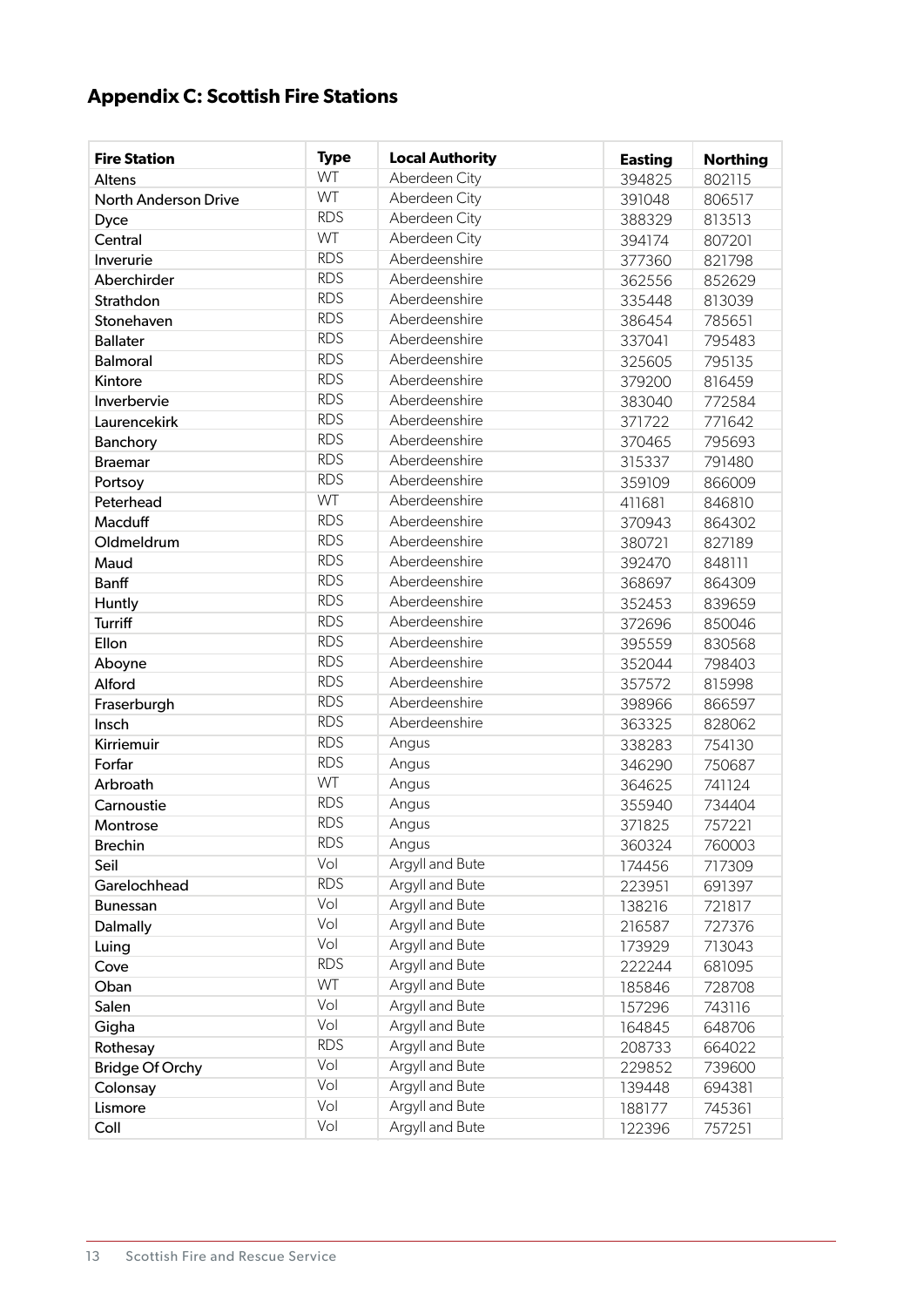| <b>Fire Station</b>     | <b>Type</b>              | <b>Local Authority</b> | <b>Easting</b> | <b>Northing</b> |
|-------------------------|--------------------------|------------------------|----------------|-----------------|
| Colintraive             | Vol                      | Argyll and Bute        | 203711         | 674178          |
| Port Ellen              | Vol                      | Argyll and Bute        | 136667         | 645356          |
| <b>Port Charlotte</b>   | Vol                      | Argyll and Bute        | 125270         | 658236          |
| Lochgilphead            | <b>RDS</b>               | Argyll and Bute        | 186461         | 687960          |
| Bowmore                 | <b>RDS</b>               | Argyll and Bute        | 131035         | 659728          |
| Kerrera                 | Vol                      | Argyll and Bute        | 182743         | 728685          |
| Tobermory               | <b>RDS</b>               | Argyll and Bute        | 150305         | 755252          |
| <b>Tiree</b>            | Vol                      | Argyll and Bute        | 104326         | 744938          |
| Tighnabruaich           | <b>RDS</b>               | Argyll and Bute        | 197992         | 672941          |
| Inveraray               | <b>RDS</b>               | Argyll and Bute        | 209472         | 708594          |
| Carradale               | Vol                      | Argyll and Bute        | 179764         | 637919          |
| Ardfern                 | Vol                      | Argyll and Bute        | 180562         | 704334          |
| Tarbert (Argyll & Bute) | <b>RDS</b>               | Argyll and Bute        | 186510         | 668949          |
| Arrochar                | <b>RDS</b>               | Argyll and Bute        | 229835         | 703824          |
| lona                    | Vol                      | Argyll and Bute        | 128553         | 724003          |
| Dunoon                  | <b>RDS</b>               | Argyll and Bute        | 217253         | 677795          |
| Minard                  | Vol                      | Argyll and Bute        | 197821         | 696281          |
| Helensburgh             | WT                       | Argyll and Bute        | 230794         | 681818          |
| Lochgoilhead            | Vol                      | Argyll and Bute        | 219992         | 701608          |
| Strachur                | Vol                      | Argyll and Bute        | 209586         | 701363          |
| Appin                   | Vol                      | Argyll and Bute        | 193644         | 746245          |
| Jura                    | Vol                      | Argyll and Bute        | 152752         | 666935          |
| Kilmelford              | Vol                      | Argyll and Bute        | 184423         | 712616          |
| Craignure               | Vol                      | Argyll and Bute        | 172220         | 736792          |
| Campbeltown             | <b>RDS</b>               | Argyll and Bute        | 171817         | 620936          |
| Tillicoultry            | <b>RDS</b>               | Clackmannanshire       | 291979         | 696814          |
| Alloa                   | WT                       | Clackmannanshire       | 289719         | 692887          |
| Moffat                  | <b>RDS</b>               | Dumfries and Galloway  | 309034         | 605112          |
| New Galloway            | <b>RDS</b>               | Dumfries and Galloway  | 263278         | 577801          |
| Lockerbie               | <b>RDS</b>               | Dumfries and Galloway  | 313349         | 582373          |
| Castle Douglas          | <b>RDS</b>               | Dumfries and Galloway  | 276834         | 562724          |
| <b>Newton Stewart</b>   | <b>RDS</b>               | Dumfries and Galloway  | 241051         | 565781          |
| Whithorn                | <b>RDS</b>               | Dumfries and Galloway  | 244566         | 540910          |
| Sanquhar                | <b>RDS</b>               | Dumfries and Galloway  | 278462         | 609751          |
| Annan                   | <b>RDS</b><br><b>RDS</b> | Dumfries and Galloway  | 319984         | 566849          |
| Thornhill               |                          | Dumfries and Galloway  | 287731         | 595204          |
| Langholm                | <b>RDS</b>               | Dumfries and Galloway  | 336020         | 584710          |
| <b>Dumfries</b>         | WT                       | Dumfries and Galloway  | 297805         | 575923          |
| Dalbeattie              | <b>RDS</b>               | Dumfries and Galloway  | 283162         | 561313          |
| Stranraer               | <b>RDS</b><br><b>RDS</b> | Dumfries and Galloway  | 206052         | 560532          |
| Gatehouse               | <b>RDS</b>               | Dumfries and Galloway  | 259561         | 556578          |
| Kirkcudbright           | Vol                      | Dumfries and Galloway  | 268676         | 551324          |
| Drummore                |                          | Dumfries and Galloway  | 213958         | 536801          |
| Gretna                  | <b>RDS</b><br>WT         | Dumfries and Galloway  | 331798         | 567042          |
| <b>Balmossie</b>        | WT                       | Dundee City            | 347937         | 732158          |
| <b>Blackness Road</b>   | WT                       | Dundee City            | 339045         | 730216          |
| Kingsway                |                          | Dundee City            | 343024         | 731832          |
| Macalpine Road          | WT                       | Dundee City            | 338385         | 732858          |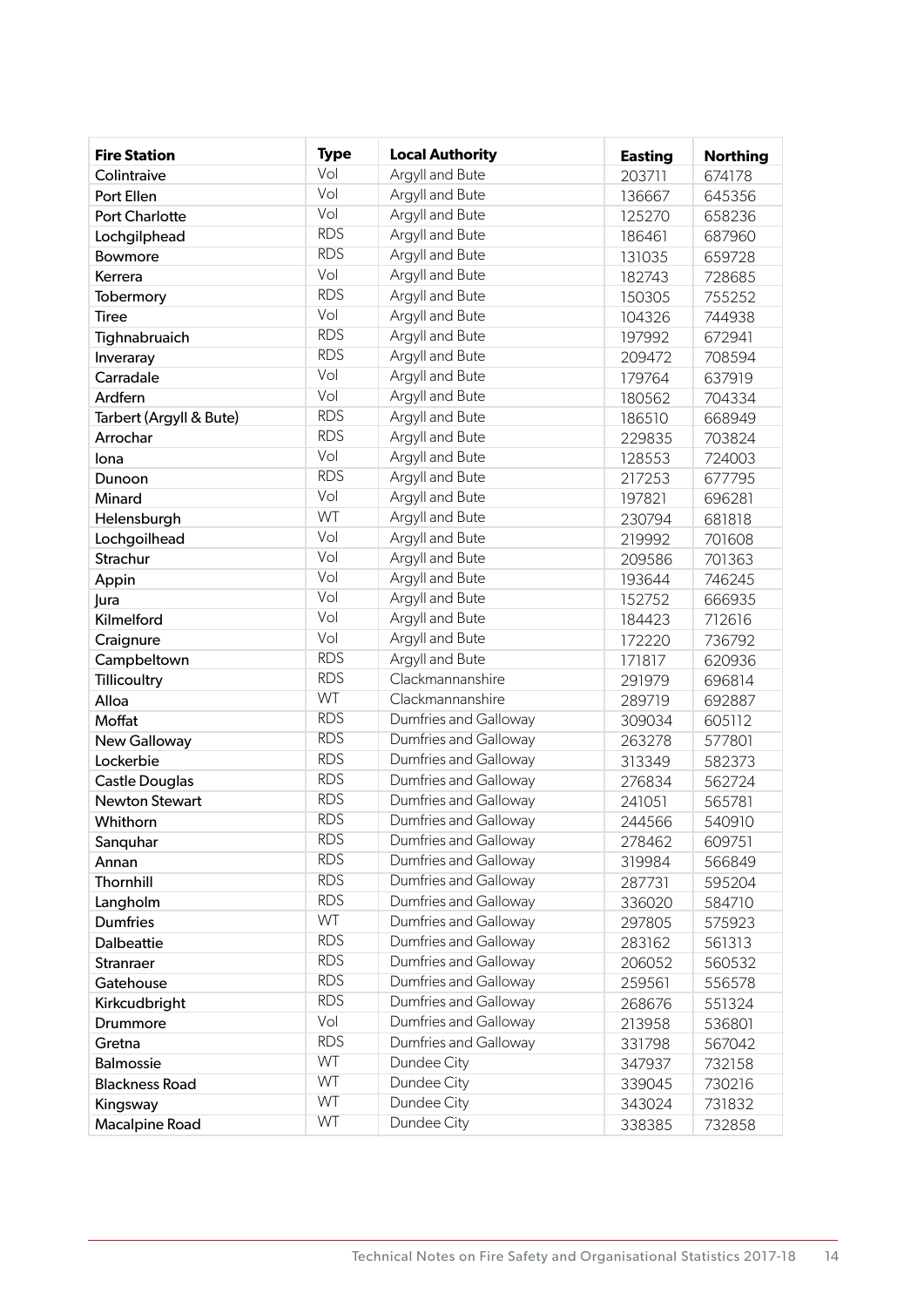| <b>Fire Station</b>  | <b>Type</b> | <b>Local Authority</b> | <b>Easting</b> | <b>Northing</b> |
|----------------------|-------------|------------------------|----------------|-----------------|
| <b>Newmilns</b>      | <b>RDS</b>  | East Ayrshire          | 252051         | 637057          |
| Kilmarnock           | WT          | East Ayrshire          | 242633         | 636364          |
| Stewarton            | <b>RDS</b>  | East Ayrshire          | 241989         | 645758          |
| <b>New Cumnock</b>   | <b>RDS</b>  | East Ayrshire          | 261966         | 613318          |
| Mauchline            | <b>RDS</b>  | East Ayrshire          | 249783         | 627418          |
| <b>Muirkirk</b>      | <b>RDS</b>  | East Ayrshire          | 269155         | 627017          |
| Cumnock              | <b>RDS</b>  | East Ayrshire          | 257233         | 619385          |
| Dalmellington        | <b>RDS</b>  | East Ayrshire          | 247841         | 605829          |
| Milngavie            | WT          | East Dunbartonshire    | 254512         | 674256          |
| Kirkintilloch        | <b>WT</b>   | East Dunbartonshire    | 264890         | 673979          |
| Bishopbriggs         | WT          | East Dunbartonshire    | 261090         | 671271          |
| <b>North Berwick</b> | <b>RDS</b>  | East Lothian           | 354714         | 685153          |
| Musselburgh          | WT          | East Lothian           | 334669         | 672355          |
| Haddington           | <b>RDS</b>  | East Lothian           | 351216         | 673850          |
| Dunbar               | <b>RDS</b>  | East Lothian           | 367602         | 678611          |
| <b>Tranent</b>       | <b>RDS</b>  | East Lothian           | 340398         | 673107          |
| <b>East Linton</b>   | <b>RDS</b>  | East Lothian           | 358803         | 677650          |
| Clarkston            | WT          | East Renfrewshire      | 256583         | 657909          |
| <b>Barrhead</b>      | WT          | East Renfrewshire      | 249908         | 660330          |
| <b>Crewe Toll</b>    | WT          | Edinburgh, City of     | 322867         | 675692          |
| <b>Tollcross</b>     | WT          | Edinburgh, City of     | 324815         | 672937          |
| Sighthill            | WT          | Edinburgh, City of     | 319808         | 670799          |
| Marionville          | WT          | Edinburgh, City of     | 328282         | 674428          |
| South Queensferry    | <b>RDS</b>  | Edinburgh, City of     | 313100         | 677850          |
| Newcraighall         | WT          | Edinburgh, City of     | 331721         | 671767          |
| <b>McDonald Road</b> | WT          | Edinburgh, City of     | 326172         | 675149          |
| Liberton             | WT          | Edinburgh, City of     | 327269         | 670165          |
| Denny                | <b>RDS</b>  | <b>Falkirk</b>         | 281232         | 682237          |
| Larbert              | WT          | Falkirk                | 286130         | 682719          |
| <b>Falkirk</b>       | WT          | Falkirk                | 290608         | 680303          |
| Bo'ness              | WT          | Falkirk                | 299685         | 680125          |
| Slamannan            | <b>RDS</b>  | Falkirk                | 285713         | 673216          |
| Glenrothes           | WT          | Fife                   | 327400         | 702283          |
| Lochgelly            | WT          | Fife                   | 318331         | 693109          |
| Cupar                | <b>RDS</b>  | Fife                   | 337379         | 714102          |
| Anstruther           | <b>RDS</b>  | Fife                   | 356917         | 703835          |
| Auchtermuchty        | <b>RDS</b>  | Fife                   | 323740         | 711987          |
| Dunfermline          | WT          | Fife                   | 310480         | 685083          |
| <b>Burntisland</b>   | <b>RDS</b>  | Fife                   | 323136         | 685732          |
| St. Andrews          | <b>RDS</b>  | Fife                   | 350385         | 715850          |
| Tayport              | <b>RDS</b>  | Fife                   | 346003         | 728512          |
| Methil               | WT          | Fife                   | 336503         | 699885          |
| St. Monans           | <b>RDS</b>  | Fife                   | 352230         | 701761          |
| Newburgh             | <b>RDS</b>  | Fife                   | 324036         | 718207          |
| Kirkcaldy            | WT          | Fife                   | 328317         | 692146          |
| Knightswood          | WT          | Glasgow, City of       | 253799         | 668701          |
| Springburn           | WT          | Glasgow, City of       | 260566         | 667047          |
| Yorkhill             | WT          | Glasgow, City of       | 256458         | 665801          |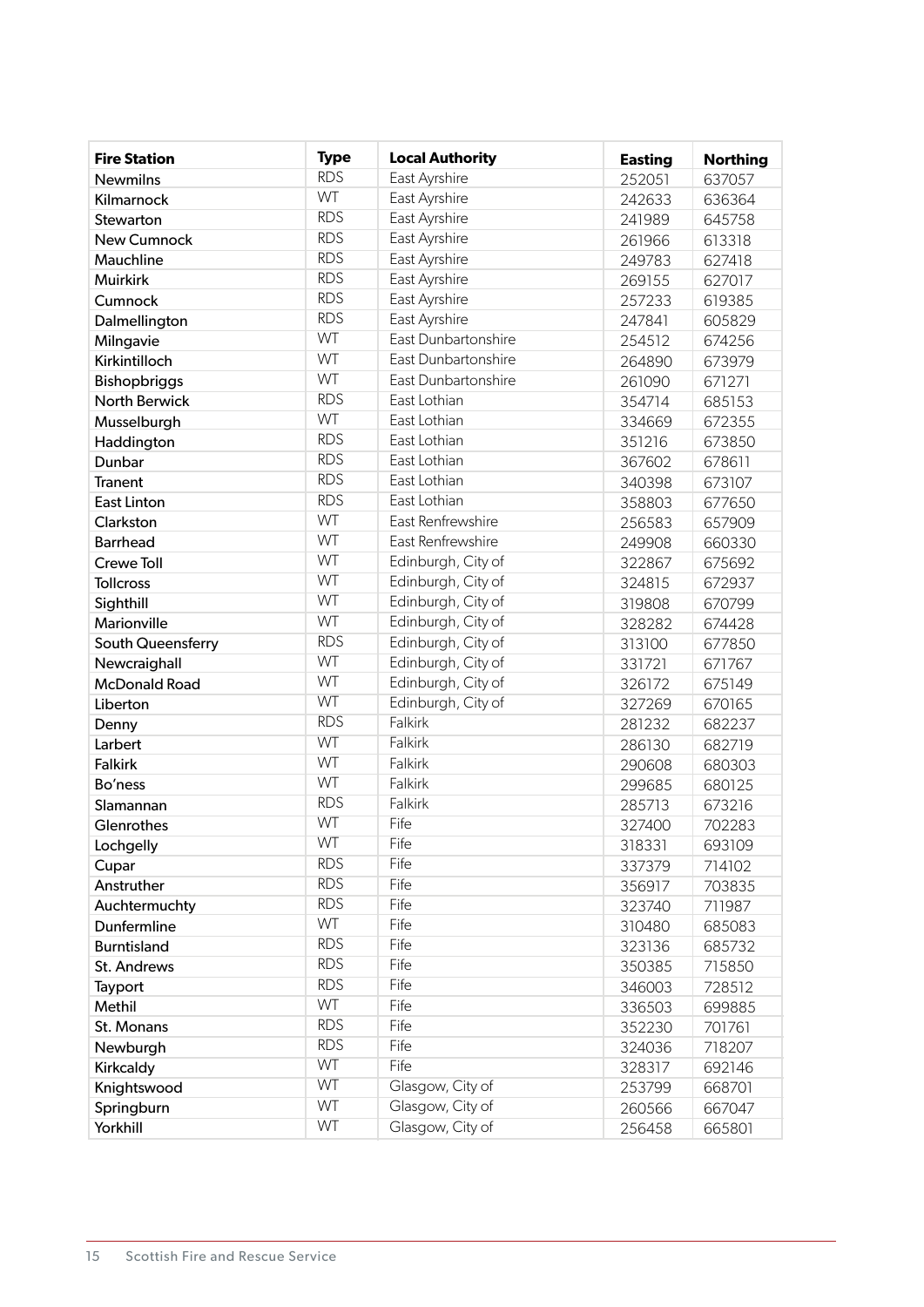| <b>Fire Station</b>  | <b>Type</b> | <b>Local Authority</b> | <b>Easting</b> | <b>Northing</b> |
|----------------------|-------------|------------------------|----------------|-----------------|
| Easterhouse          | WT          | Glasgow, City of       | 267216         | 665883          |
| Calton               | WT          | Glasgow, City of       | 260162         | 664777          |
| Maryhill             | WT          | Glasgow, City of       | 257534         | 667760          |
| Pollok               | WT          | Glasgow, City of       | 253074         | 661748          |
| Polmadie             | WT          | Glasgow, City of       | 259389         | 662501          |
| Castlemilk           | WT          | Glasgow, City of       | 259202         | 659246          |
| Govan                | WT          | Glasgow, City of       | 255655         | 665544          |
| Cowcaddens           | WT          | Glasgow, City of       | 258959         | 666218          |
| Strontian            | <b>RDS</b>  | Highland               | 181547         | 761990          |
| Tain                 | <b>RDS</b>  | Highland               | 278183         | 881685          |
| Inverness            | WT          | Highland               | 266873         | 846150          |
| <b>Fort Augustus</b> | <b>RDS</b>  | Highland               | 237396         | 808214          |
| Dunbeath             | <b>RDS</b>  | Highland               | 315864         | 929584          |
| Invergordon          | <b>RDS</b>  | Highland               | 270722         | 869191          |
| John O Groats        | <b>RDS</b>  | Highland               | 338020         | 972727          |
| Fortrose             | <b>RDS</b>  | Highland               | 272580         | 856685          |
| Thurso               | <b>RDS</b>  | Highland               | 311782         | 968009          |
| Foyers               | <b>RDS</b>  | Highland               | 252606         | 819726          |
| <b>Wick</b>          | <b>RDS</b>  | Highland               | 336583         | 950884          |
| <b>Fort William</b>  | <b>RDS</b>  | Highland               | 210533         | 774481          |
| Tongue               | <b>RDS</b>  | Highland               | 259088         | 957150          |
| Grantown             | <b>RDS</b>  | Highland               | 303377         | 827753          |
| Gairloch             | <b>RDS</b>  | Highland               | 179683         | 877417          |
| Uig                  | <b>RDS</b>  | Highland               | 140012         | 863430          |
| Achiltibuie          | <b>RDS</b>  | Highland               | 201934         | 909124          |
| Ullapool             | <b>RDS</b>  | Highland               | 212919         | 894336          |
| Torridon             | <b>RDS</b>  | Highland               | 190358         | 855845          |
| Helmsdale            | <b>RDS</b>  | Highland               | 303067         | 915450          |
| Glenelg              | <b>RDS</b>  | Highland               | 180630         | 818632          |
| Dunvegan             | <b>RDS</b>  | Highland               | 125357         | 847714          |
| Golspie              | <b>RDS</b>  | Highland               | 283040         | 900121          |
| <b>Durness</b>       | <b>RDS</b>  | Highland               | 240328         | 967316          |
| Kinlochleven         | <b>RDS</b>  | Highland               | 218647         | 761980          |
| Applecross           | <b>RDS</b>  | Highland               | 170724         | 843082          |
| Acharacle            | <b>RDS</b>  | Highland               | 168173         | 767506          |
| Lochinver            | <b>RDS</b>  | Highland               | 209962         | 923523          |
| Aultbea              | <b>RDS</b>  | Highland               | 187549         | 888888          |
| <b>Bonar Bridge</b>  | <b>RDS</b>  | Highland               | 260716         | 891482          |
| Kinlochbervie        | <b>RDS</b>  | Highland               | 222011         | 956321          |
| Ratagan              | Vol         | Highland               | 193628         | 818683          |
| Raasay               | <b>RDS</b>  | Highland               | 155500         | 835640          |
| Portree              | <b>RDS</b>  | Highland               | 148453         | 843746          |
| Cromarty             | Vol         | Highland               | 278611         | 867650          |
| Lochcarron           | <b>RDS</b>  | Highland               | 192091         | 841972          |
| Scourie              | <b>RDS</b>  | Highland               | 215128         | 944307          |
| <b>Broadford</b>     | <b>RDS</b>  | Highland               | 165120         | 823181          |
| Lybster              | Vol         | Highland               | 324770         | 935684          |
| Mallaig              | <b>RDS</b>  | Highland               | 168118         | 797285          |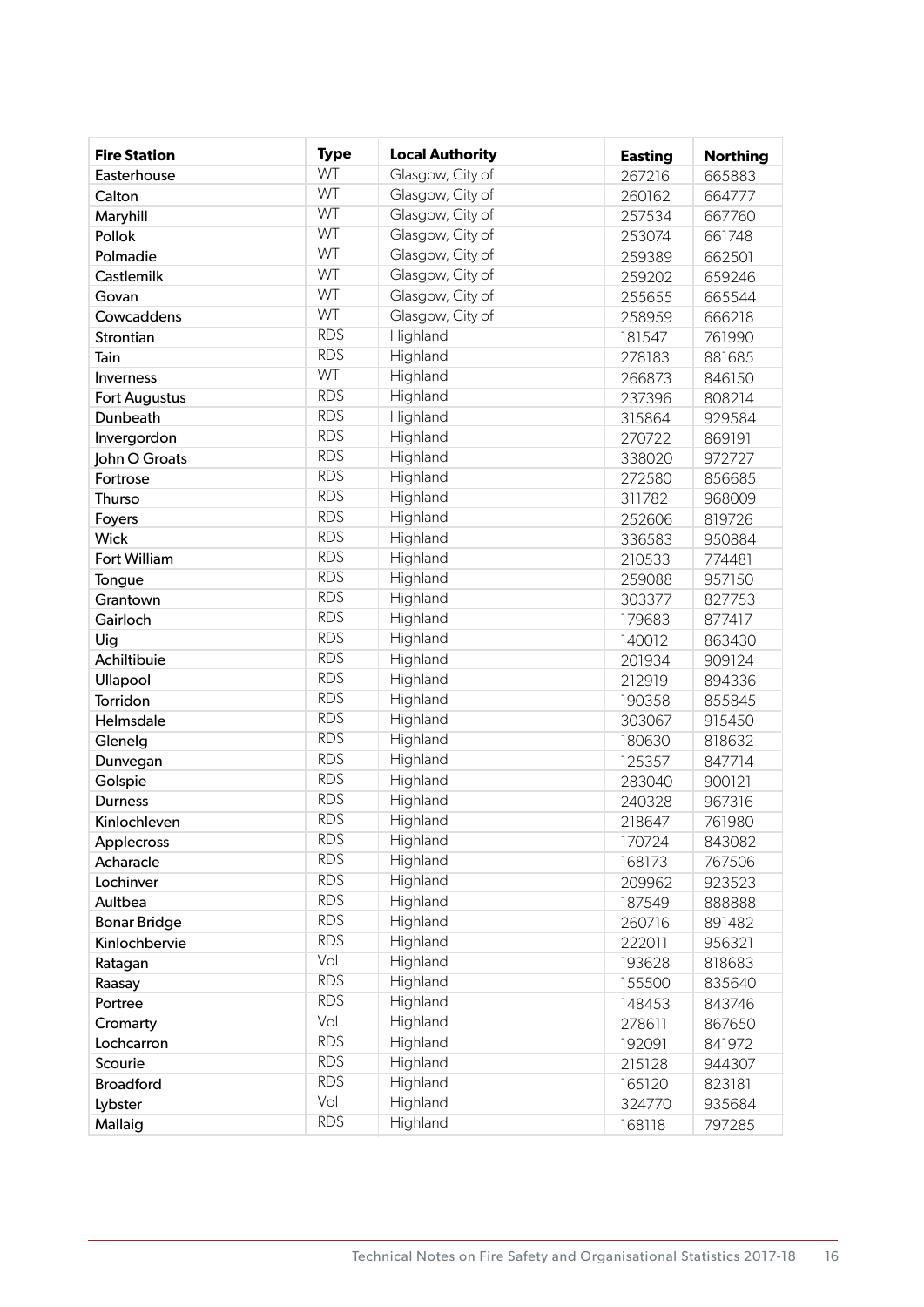| <b>Fire Station</b>     | <b>Type</b> | <b>Local Authority</b> | <b>Easting</b> | <b>Northing</b> |
|-------------------------|-------------|------------------------|----------------|-----------------|
| Newtonmore              | Vol         | Highland               | 271562         | 798529          |
| Cannich                 | <b>RDS</b>  | Highland               | 234327         | 831499          |
| Nethybridge             | Vol         | Highland               | 300249         | 820642          |
| Nairn                   | <b>RDS</b>  | Highland               | 288137         | 856514          |
| Lochaline               | <b>RDS</b>  | Highland               | 167763         | 744903          |
| Kingussie               | <b>RDS</b>  | Highland               | 275811         | 800629          |
| Aviemore                | <b>RDS</b>  | Highland               | 289635         | 813445          |
| Drumnadrochit           | <b>RDS</b>  | Highland               | 250848         | 829853          |
| Kilchoan                | <b>RDS</b>  | Highland               | 147498         | 764674          |
| <b>Balintore</b>        | Vol         | Highland               | 285732         | 875543          |
| <b>Staffin</b>          | <b>RDS</b>  | Highland               | 148806         | 867516          |
| Dingwall                | <b>RDS</b>  | Highland               | 254766         | 858624          |
| Bettyhill               | <b>RDS</b>  | Highland               | 270709         | 962223          |
| Carrbridge              | Vol         | Highland               | 290803         | 822760          |
| Muck                    | Vol         | Highland               | 142258         | 779395          |
| Spean Bridge            | Vol         | Highland               | 222426         | 781609          |
| <b>Beauly</b>           | <b>RDS</b>  | Highland               | 252654         | 846643          |
| Kinlochewe              | <b>RDS</b>  | Highland               | 202871         | 861949          |
| Lairg                   | <b>RDS</b>  | Highland               | 258792         | 906278          |
| Dornoch                 | <b>RDS</b>  | Highland               | 279605         | 889578          |
| Kyle of Lochalsh        | <b>RDS</b>  | Highland               | 176268         | 827354          |
| Port Glasgow            | WT          | Inverclyde             | 232663         | 674469          |
| Gourock                 | <b>RDS</b>  | Inverclyde             | 224184         | 676625          |
| Greenock                | WT          | Inverclyde             | 228512         | 675782          |
| Penicuik                | <b>RDS</b>  | Midlothian             | 323543         | 660443          |
| <b>Dalkeith</b>         | WT          | Midlothian             | 333147         | 666730          |
| <b>Buckie</b>           | <b>RDS</b>  | Moray                  | 342760         | 865547          |
| Cullen                  | <b>RDS</b>  | Moray                  | 351351         | 867317          |
| Dufftown                | <b>RDS</b>  | Moray                  | 332194         | 840236          |
| Aberlour                | <b>RDS</b>  | Moray                  | 326941         | 843134          |
| Elgin                   | WT          | Moray                  | 321728         | 862218          |
| Fochabers               | <b>RDS</b>  | Moray                  | 334568         | 858539          |
| Rothes                  | <b>RDS</b>  | Moray                  | 327814         | 849320          |
| Forres                  | <b>RDS</b>  | Moray                  | 303309         | 858443          |
| Lossiemouth             | <b>RDS</b>  | Moray                  | 323518         | 870544          |
| Keith                   | <b>RDS</b>  | Moray                  | 343429         | 850305          |
| Tomintoul               | <b>RDS</b>  | Moray                  | 317040         | 818445          |
| Lochmaddy               | <b>RDS</b>  | Na h-Eileanan Siar     | 91839          | 868847          |
| South Lochs             | <b>RDS</b>  | Na h-Eileanan Siar     | 137781         | 915908          |
| Bayhead                 | <b>RDS</b>  | Na h-Eileanan Siar     | 74965          | 867700          |
| Shawbost                | <b>RDS</b>  | Na h-Eileanan Siar     | 125864         | 946530          |
| Benbecula               | <b>RDS</b>  | Na h-Eileanan Siar     | 77694          | 855397          |
| Stornoway               | <b>RDS</b>  | Na h-Eileanan Siar     | 142696         | 933338          |
| Leverburgh              | <b>RDS</b>  | Na h-Eileanan Siar     | 102286         | 886566          |
| Scalpay                 | <b>RDS</b>  | Na h-Eileanan Siar     | 121426         | 896773          |
| Lochboisdale            | <b>RDS</b>  | Na h-Eileanan Siar     | 75390          | 821204          |
| <b>Barra</b>            | <b>RDS</b>  | Na h-Eileanan Siar     | 65736          | 798262          |
| Tarbert (Western Isles) | <b>RDS</b>  | Na h-Eileanan Siar     | 115100         | 900167          |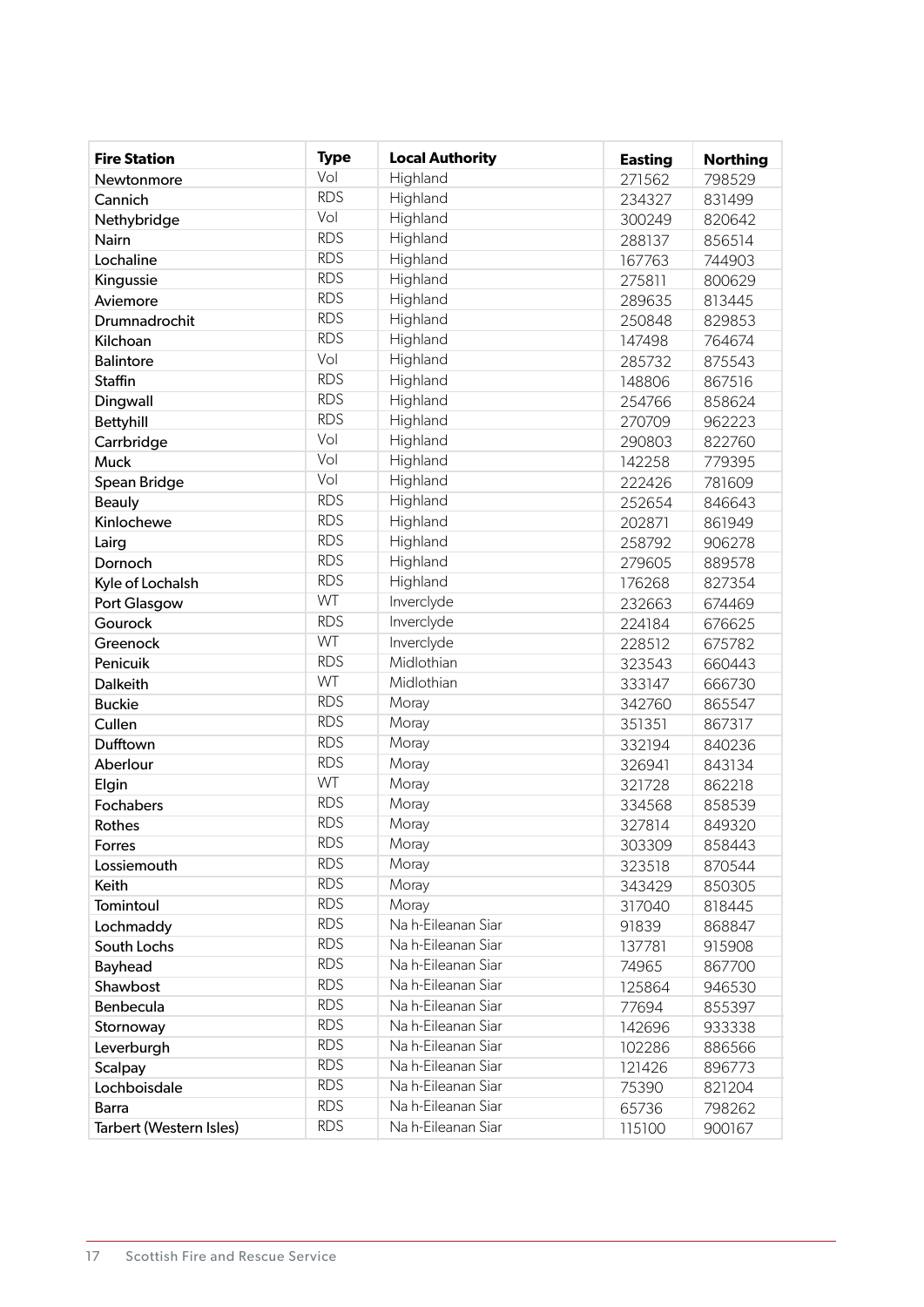| <b>Fire Station</b> | <b>Type</b> | <b>Local Authority</b> | <b>Easting</b> | <b>Northing</b> |
|---------------------|-------------|------------------------|----------------|-----------------|
| <b>Gt Bernera</b>   | <b>RDS</b>  | Na h-Eileanan Siar     | 115867         | 936809          |
| Valtos              | <b>RDS</b>  | Na h-Eileanan Siar     | 105587         | 934445          |
| <b>Ness</b>         | <b>RDS</b>  | Na h-Eileanan Siar     | 148709         | 961164          |
| Kilwinning          | WT          | North Ayrshire         | 228314         | 642842          |
| Corriecravie        | Vol         | North Ayrshire         | 192361         | 623793          |
| <b>Beith</b>        | <b>RDS</b>  | North Ayrshire         | 234790         | 654245          |
| Lochranza           | Vol         | North Ayrshire         | 194278         | 649884          |
| Millport            | <b>RDS</b>  | North Ayrshire         | 217029         | 655307          |
| Lamlash             | <b>RDS</b>  | North Ayrshire         | 202359         | 630436          |
| <b>Brodick</b>      | <b>RDS</b>  | North Ayrshire         | 201449         | 635932          |
| Dalry               | <b>RDS</b>  | North Ayrshire         | 229674         | 649130          |
| Blackwaterfoot      | Vol         | North Ayrshire         | 189766         | 628162          |
| Kilbirnie           | <b>RDS</b>  | North Ayrshire         | 231691         | 653972          |
| Skelmorlie          | <b>RDS</b>  | North Ayrshire         | 219672         | 667977          |
| Ardrossan           | WT          | North Ayrshire         | 223031         | 642469          |
| Largs               | <b>RDS</b>  | North Ayrshire         | 220437         | 659770          |
| Dreghorn            | WT          | North Ayrshire         | 234104         | 638032          |
| Coatbridge          | WT          | North Lanarkshire      | 274580         | 664841          |
| Kilsyth             | <b>RDS</b>  | North Lanarkshire      | 271493         | 677938          |
| <b>Stepps</b>       | <b>RDS</b>  | North Lanarkshire      | 266376         | 668349          |
| Motherwell          | WT          | North Lanarkshire      | 276019         | 656097          |
| <b>Shotts</b>       | <b>RDS</b>  | North Lanarkshire      | 286838         | 660105          |
| <b>Bellshill</b>    | WT          | North Lanarkshire      | 272047         | 660715          |
| Cumbernauld         | WT          | North Lanarkshire      | 275695         | 673410          |
| Rousay              | <b>RDS</b>  | Orkney Islands         | 340951         | 1027573         |
| Papa Westray        | <b>RDS</b>  | Orkney Islands         | 348833         | 1051181         |
| Hoy                 | <b>RDS</b>  | Orkney Islands         | 331069         | 990719          |
| Stronsay            | <b>RDS</b>  | Orkney Islands         | 365315         | 1025275         |
| <b>Stromness</b>    | <b>RDS</b>  | Orkney Islands         | 325628         | 1009698         |
| Eday                | <b>RDS</b>  | Orkney Islands         | 356396         | 1034605         |
| Sanday              | <b>RDS</b>  | Orkney Islands         | 368673         | 1040970         |
| North Ronaldsay     | <b>RDS</b>  | Orkney Islands         | 375587         | 1053713         |
| Shapinsay           | <b>RDS</b>  | Orkney Islands         | 349962         | 1017805         |
| Westray             | <b>RDS</b>  | Orkney Islands         | 343904         | 1048864         |
| St Margarets Hope   | <b>RDS</b>  | Orkney Islands         | 344955         | 992986          |
| Kirkwall            | <b>RDS</b>  | Orkney Islands         | 344731         | 1011064         |
| Alyth               | <b>RDS</b>  | Perth and Kinross      | 324805         | 748188          |
| Pitlochry           | <b>RDS</b>  | Perth and Kinross      | 294299         | 758045          |
| Glenshee            | Vol         | Perth and Kinross      | 314039         | 766095          |
| Aberfeldy           | <b>RDS</b>  | Perth and Kinross      | 285469         | 748975          |
| Blairgowrie         | <b>RDS</b>  | Perth and Kinross      | 317554         | 744958          |
| Auchterarder        | <b>RDS</b>  | Perth and Kinross      | 294052         | 712493          |
| Dunkeld             | <b>RDS</b>  | Perth and Kinross      | 303049         | 741851          |
| Comrie              | <b>RDS</b>  | Perth and Kinross      | 277654         | 721962          |
| Coupar Angus        | <b>RDS</b>  | Perth and Kinross      | 322225         | 740285          |
| Crieff              | <b>RDS</b>  | Perth and Kinross      | 286089         | 721061          |
| Perth               | WT          | Perth and Kinross      | 310966         | 723899          |
| Kirkmichael         | Vol         | Perth and Kinross      | 307973         | 760020          |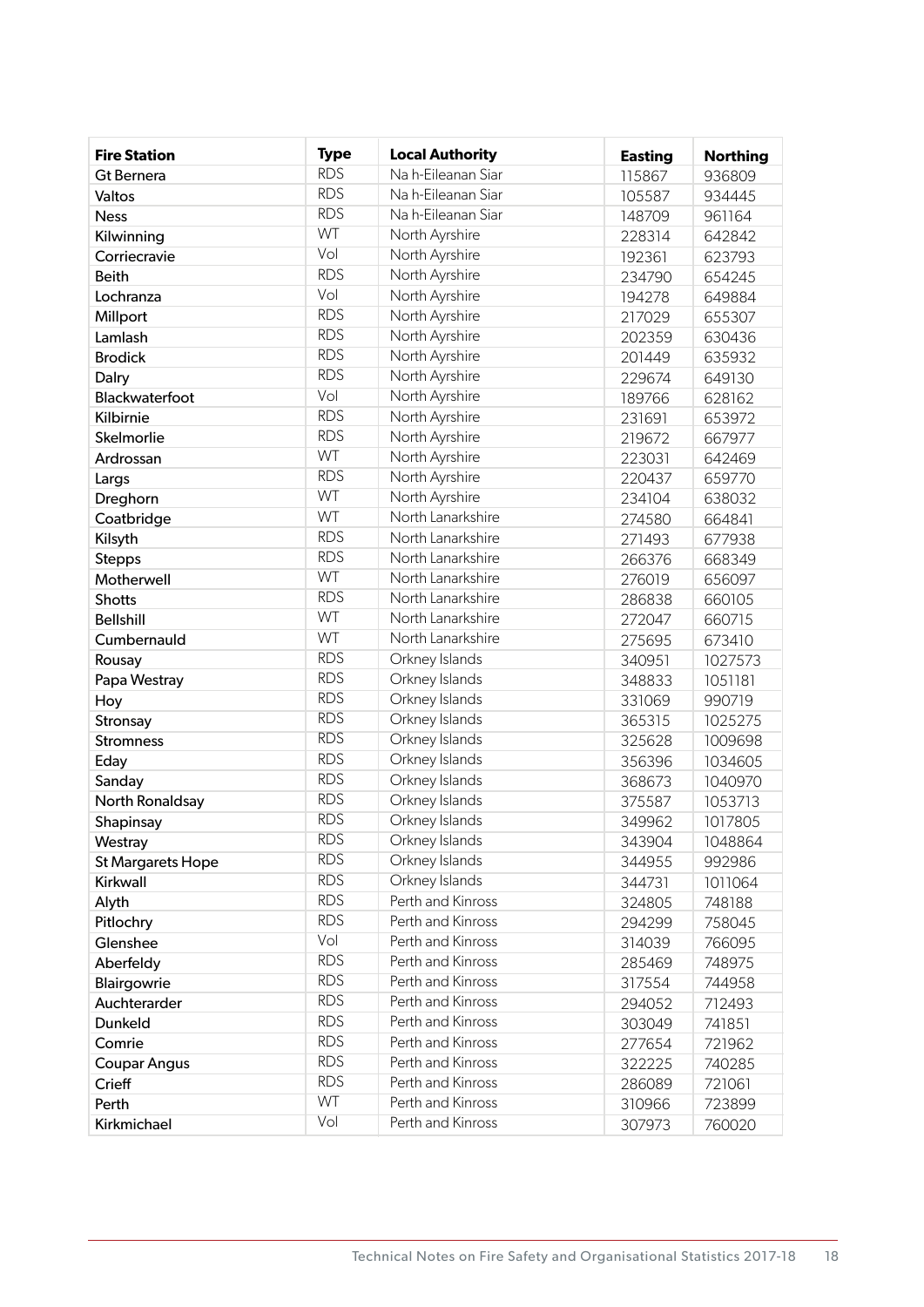| <b>Fire Station</b>  | <b>Type</b> | <b>Local Authority</b>  | <b>Easting</b> | <b>Northing</b> |
|----------------------|-------------|-------------------------|----------------|-----------------|
| Kinross              | <b>RDS</b>  | Perth and Kinross       | 311930         | 702495          |
| Kinloch Rannoch      | Vol         | Perth and Kinross       | 266256         | 758515          |
| Johnstone            | WT          | Renfrewshire            | 243714         | 662806          |
| Renfrew              | WT          | Renfrewshire            | 250087         | 666802          |
| Paisley              | WT          | Renfrewshire            | 247845         | 663565          |
| <b>West Linton</b>   | <b>RDS</b>  | <b>Scottish Borders</b> | 315028         | 651625          |
| <b>Selkirk</b>       | <b>RDS</b>  | <b>Scottish Borders</b> | 347754         | 629001          |
| Innerleithen         | <b>RDS</b>  | <b>Scottish Borders</b> | 332890         | 636660          |
| Coldstream           | <b>RDS</b>  | <b>Scottish Borders</b> | 384255         | 639700          |
| Lauder               | <b>RDS</b>  | Scottish Borders        | 352138         | 648224          |
| Peebles              | <b>RDS</b>  | <b>Scottish Borders</b> | 324962         | 640165          |
| Eyemouth             | <b>RDS</b>  | <b>Scottish Borders</b> | 393988         | 664071          |
| Jedburgh             | <b>RDS</b>  | <b>Scottish Borders</b> | 365197         | 620881          |
| Galashiels           | WT          | Scottish Borders        | 349827         | 635381          |
| Newcastleton         | <b>RDS</b>  | Scottish Borders        | 348222         | 587548          |
| Kelso                | <b>RDS</b>  | Scottish Borders        | 373074         | 634625          |
| Duns                 | <b>RDS</b>  | <b>Scottish Borders</b> | 378197         | 653864          |
| Hawick               | WT          | <b>Scottish Borders</b> | 350651         | 615676          |
| <b>Hillswick</b>     | <b>RDS</b>  | Shetland Islands        | 428176         | 1176961         |
| Sumburgh             | <b>RDS</b>  | Shetland Islands        | 438850         | 1111723         |
| <b>Walls</b>         | <b>RDS</b>  | Shetland Islands        | 424372         | 1149170         |
| Lerwick              | <b>RDS</b>  | Shetland Islands        | 446716         | 1140536         |
| Unst                 | <b>RDS</b>  | Shetland Islands        | 463613         | 1210114         |
| Fetlar               | <b>RDS</b>  | Shetland Islands        | 462474         | 1190916         |
| <b>Brae</b>          | <b>RDS</b>  | Shetland Islands        | 435830         | 1167932         |
| <b>Bixter</b>        | <b>RDS</b>  | Shetland Islands        | 432828         | 1153547         |
| Scalloway            | <b>RDS</b>  | Shetland Islands        | 441050         | 1140272         |
| <b>Bressay</b>       | <b>RDS</b>  | Shetland Islands        | 449474         | 1141316         |
| Yell                 | <b>RDS</b>  | Shetland Islands        | 450764         | 1190788         |
| Whalsay              | <b>RDS</b>  | Shetland Islands        | 454338         | 1162147         |
| Fair Isle            | <b>RDS</b>  | Shetland Islands        | 420558         | 1070962         |
| Sandwick             | <b>RDS</b>  | Shetland Islands        | 441890         | 1124522         |
| Troon                | <b>RDS</b>  | South Ayrshire          | 232377         | 631241          |
| Girvan               | <b>RDS</b>  | South Ayrshire          | 218727         | 597076          |
| Ayr                  | <b>WT</b>   | South Ayrshire          | 234306         | 621675          |
| Maybole              | <b>RDS</b>  | South Ayrshire          | 229835         | 609855          |
| Colmonell            | <b>RDS</b>  | South Ayrshire          | 214753         | 586079          |
| <b>East Kilbride</b> | WT          | South Lanarkshire       | 263542         | 654207          |
| Strathaven           | <b>RDS</b>  | South Lanarkshire       | 270434         | 644280          |
| Leadhills            | Vol         | South Lanarkshire       | 288713         | 615041          |
| Abington             | <b>RDS</b>  | South Lanarkshire       | 293208         | 623323          |
| Douglas              | <b>RDS</b>  | South Lanarkshire       | 283798         | 630461          |
| Lanark               | WT          | South Lanarkshire       | 288177         | 644034          |
| Larkhall             | <b>RDS</b>  | South Lanarkshire       | 276278         | 651391          |
| Hamilton             | WT          | South Lanarkshire       | 271150         | 657288          |
| Clydesmill           | WT          | South Lanarkshire       | 264951         | 661199          |
| Lesmahagow           | <b>RDS</b>  | South Lanarkshire       | 281323         | 640579          |
| <b>Biggar</b>        | <b>RDS</b>  | South Lanarkshire       | 303862         | 637356          |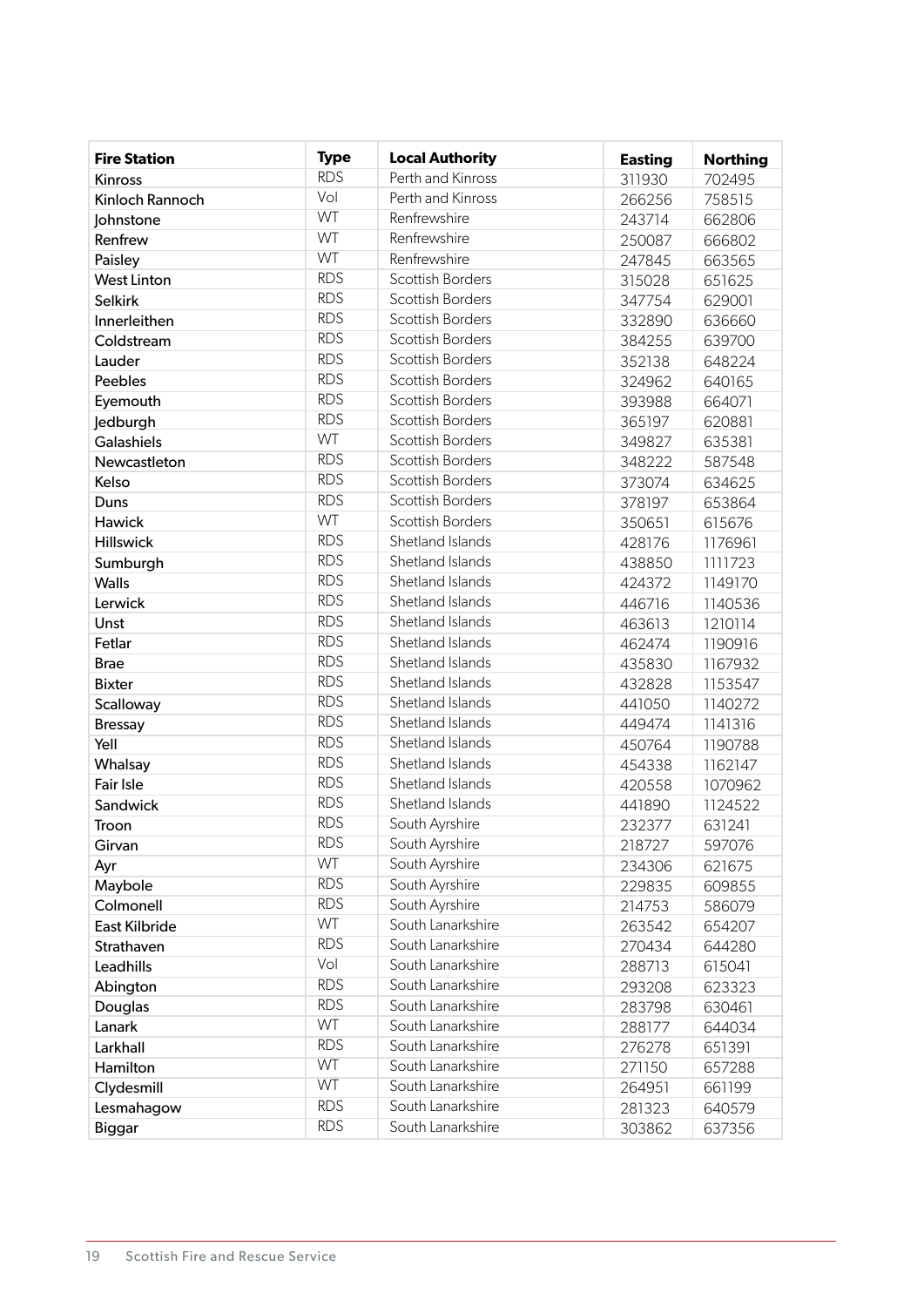| <b>Fire Station</b>    | <b>Type</b> | <b>Local Authority</b> | <b>Easting</b> | <b>Northing</b> |
|------------------------|-------------|------------------------|----------------|-----------------|
| Carluke                | <b>RDS</b>  | South Lanarkshire      | 284454         | 650695          |
| Tyndrum                | <b>RDS</b>  | Stirling               | 232833         | 730235          |
| Doune                  | <b>RDS</b>  | Stirling               | 272687         | 701441          |
| Aberfoyle              | <b>RDS</b>  | Stirling               | 252256         | 700954          |
| Crianlarich            | <b>RDS</b>  | Stirling               | 238546         | 725351          |
| <b>Balfron</b>         | <b>RDS</b>  | Stirling               | 254558         | 688856          |
| Stirling               | WT          | Stirling               | 278616         | 694273          |
| Killin                 | <b>RDS</b>  | Stirling               | 257355         | 733027          |
| Callander              | <b>RDS</b>  | Stirling               | 263824         | 707216          |
| Dunblane               | <b>RDS</b>  | Stirling               | 277811         | 701257          |
| <b>Bridge Of Allan</b> | <b>RDS</b>  | Stirling               | 279035         | 697031          |
| <b>Balloch</b>         | <b>RDS</b>  | West Dunbartonshire    | 239389         | 681858          |
| Dumbarton              | WT          | West Dunbartonshire    | 240822         | 674890          |
| Clydebank              | WT          | West Dunbartonshire    | 249813         | 672235          |
| Broxburn               | <b>RDS</b>  | West Lothian           | 307542         | 672114          |
| Whitburn               | <b>RDS</b>  | West Lothian           | 293688         | 664799          |
| Linlithgow             | <b>RDS</b>  | West Lothian           | 299519         | 677115          |
| <b>West Calder</b>     | <b>RDS</b>  | West Lothian           | 302781         | 664050          |
| Bathgate               | WT          | West Lothian           | 299817         | 668276          |
| Livingston             | WT          | West Lothian           | 306261         | 668560          |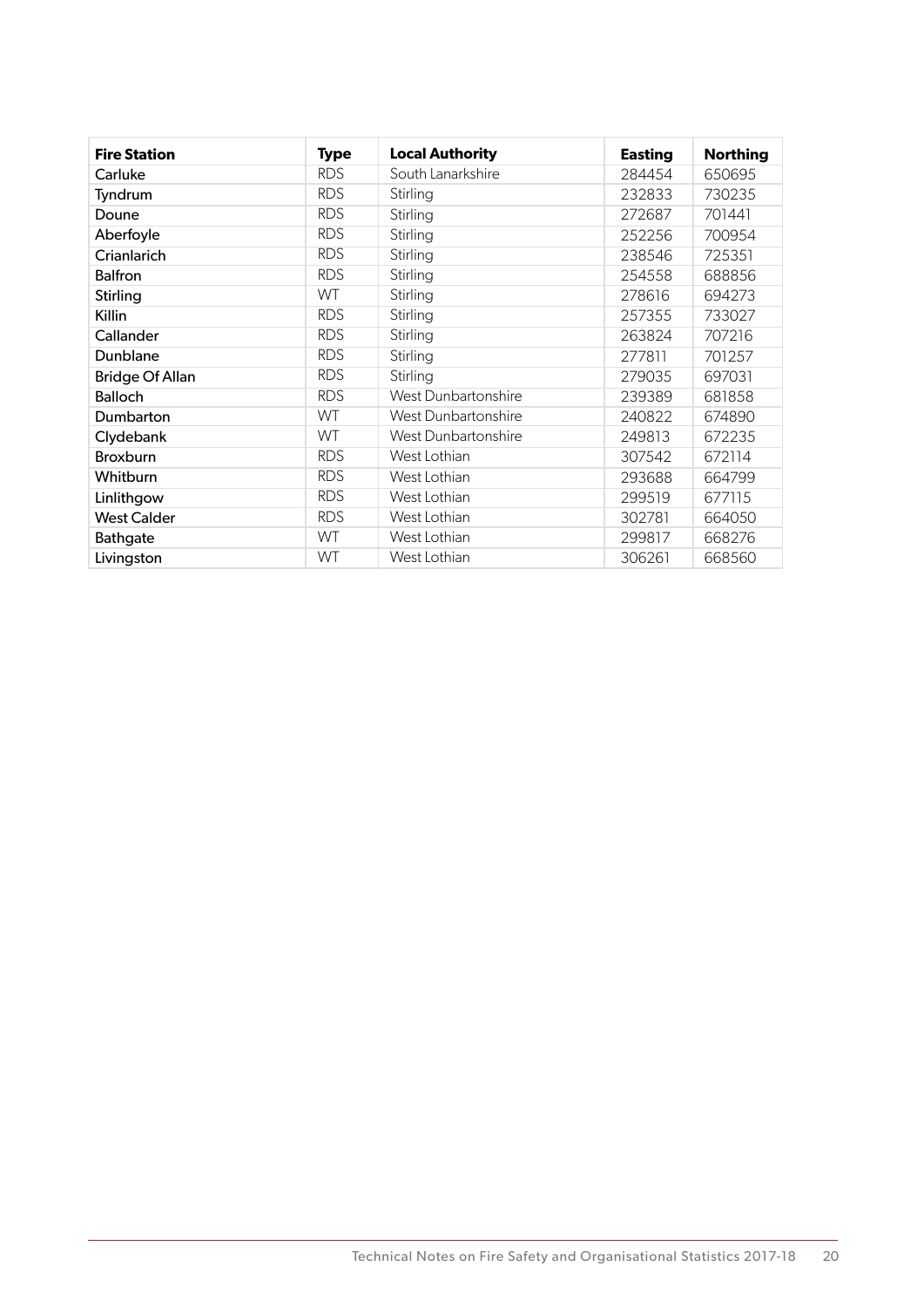# A Statistics Publication from The Scottish Fire And Rescue Service

#### **Correspondence and enquiries**

Lead statistician for this bulletin and associated documents was Gregor Welsh.

For enquiries or feedback please contact: National.Statistics@firescotland.gov.uk

The next edition of Fire Safety and Organisational Statistics bulletin and associated documents is scheduled for release in August 2019.